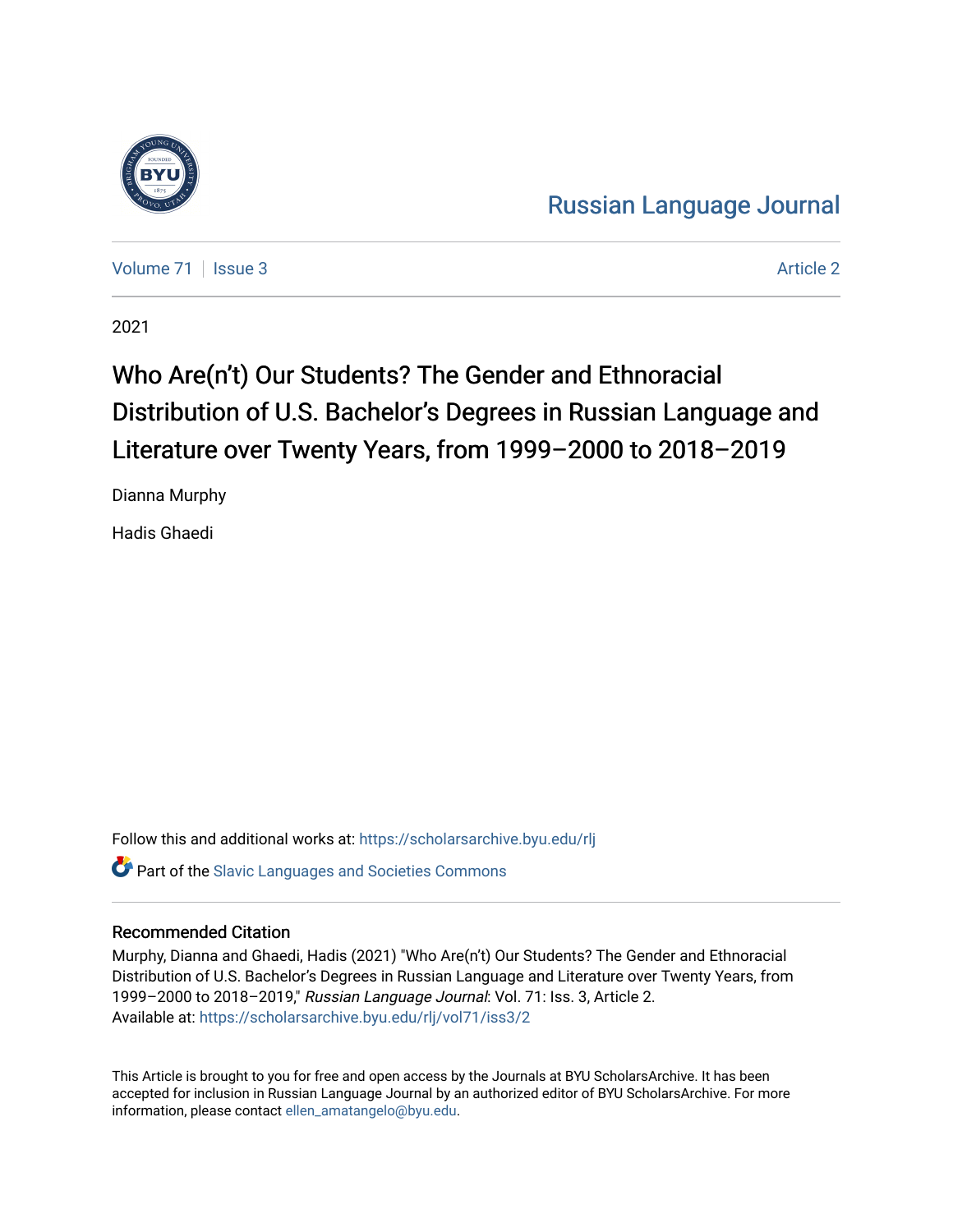# **Who Are(n't) Our Students? The Gender and Ethnoracial Distribution of U.S. Bachelor's Degrees in Russian Language and Literature over Twenty Years, from 1999–2000 to 2018–2019**

### **Dianna Murphy, Hadis Ghaedi**

#### **1. Introduction**

This article is a report on the gender and race or ethnicity of students who earned bachelor's degrees in Russian language and literature in the United States over a twenty-year period, from 1999–2000 to 2018–2019, as either a first or second major  $(N = 9,161)$ . This study complements national data available through organizations such as the American Academy of Arts and Sciences, which, through the Humanities Indicators project (http://www.humanitiesindicators.org), publishes information on the gender and ethnoracial distribution of bachelor's degrees in languages other than English (LOTEs) together but not for individual languages (American Academy of Arts and Sciences, n.d.). This study also complements reports from the Modern Language Association (MLA), which surveys U.S. postsecondary institutions to obtain data on enrollments in courses in LOTEs but does not collect information on the demographic profiles of the students enrolled in those courses (Looney and Lusin 2019). This article also extends the work of Murphy and Lee (2019), who reported on the gender and race or ethnicity of U.S. bachelor's degree recipients in fifty individual programs in LOTEs—including Russian—over a four-year period, from 2009–2010 to 2013–2014. Murphy and Lee (2019, 56) found that of the top ten language programs in the United States in terms of the number of bachelor's degrees conferred in 2010–2014, Russian had the smallest proportion—an average of just 0.9 percent per year—of Black or African American graduates. That percentage represents a shockingly small number of students: only seventeen Black or African American women and just three Black or African American men earned bachelor's degrees in Russian in the United States in the four-year period from 2009–2010 to 2013–2014 (Murphy and Lee 2019, 91).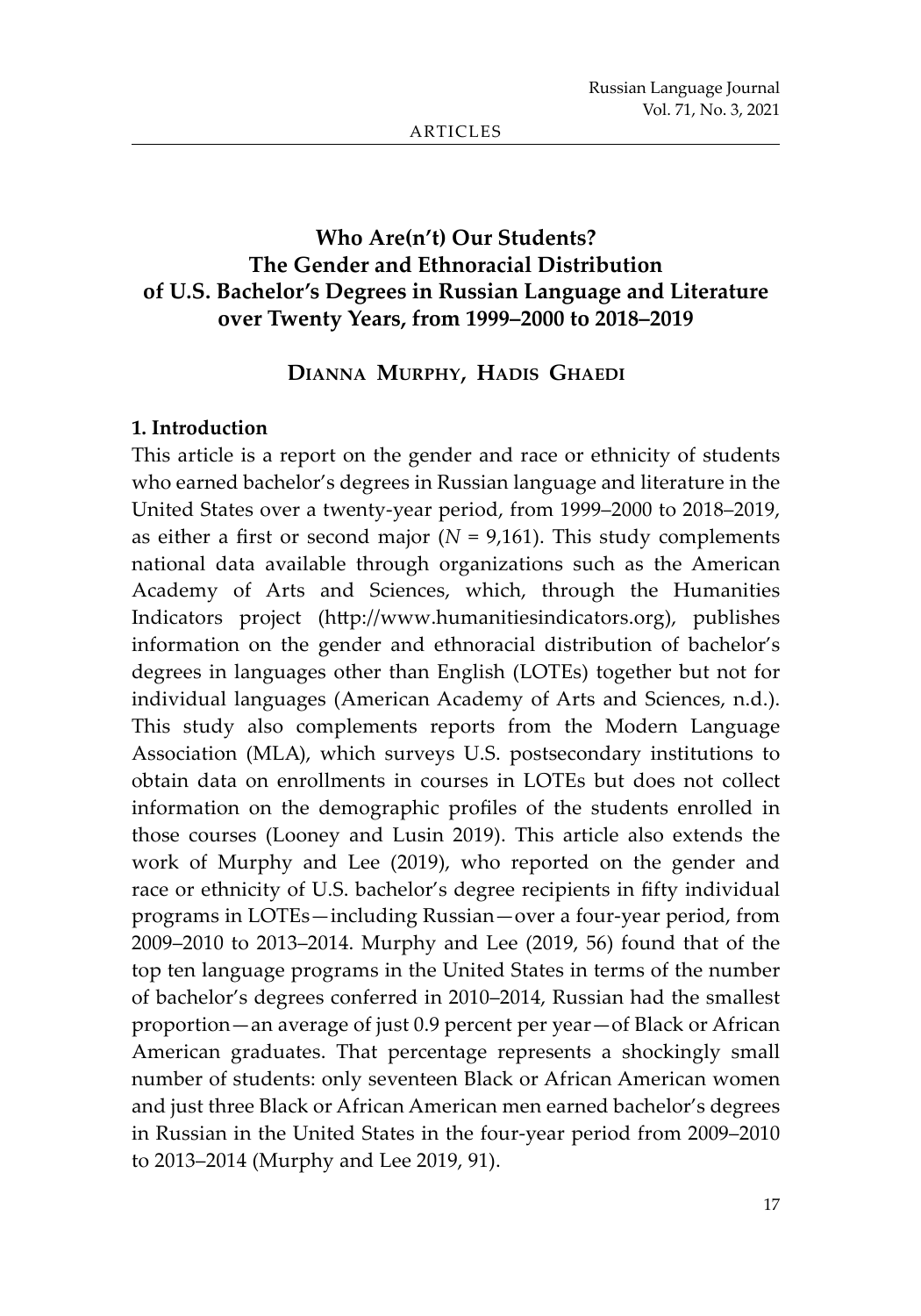This article offers a longitudinal perspective to investigate whether these and other findings on the demographic profiles of Russian bachelor's degree recipients were anomalies or representative of longer-term trends. This article's primary research question is: What was the gender and ethnoracial distribution of students who earned bachelor's degrees in Russian in the United States in the twenty-year period from 1999–2000 to 2018–2019? In answering this question, this article also reports on the number of students who earned bachelor's degrees in Russian in this time period as either a first or second major. In providing these descriptive national data, this article aims to inform efforts to increase and expand access to participation in Russian language education in the United States. This article also provides a baseline against which the field can assess current and future efforts to increase the participation of underrepresented groups in U.S. Russian language education at the postsecondary level.

## **2. Data source: Integrated postsecondary education database**

Data for this article are from the Integrated Postsecondary Education Data System (IPEDS), a project of the National Center for Education Statistics (NCES) in the U.S. Department of Education (U.S. Department of Education, NCES 2019a). Information about the gender and race or ethnicity of degree recipients, among many other forms of institutional data, is submitted to IPEDS as part of mandatory reporting for all U.S. postsecondary institutions that receive any form of federal financial aid under Title IV of the Higher Education Act. For student demographic information submitted to IPEDS through the IPEDS Completion Survey, U.S. colleges and universities first collect information directly from students, then report it to IPEDS using categories required for federal reporting. For gender, those categories are *Man* and *Woman*. For race or ethnicity, the current categories<sup>1</sup> are *American Indian or Alaska Native*, *Asian*, *Black or African American*, *Hispanic or Latino*, *Native Hawaiian or Other Pacific Islander*, and *White*. 2 Other categories for race or ethnicity are *Non-Resident Alien*, *Race or Ethnicity Unknown*, and *Two* 

<sup>1</sup> The IPEDS reporting categories for race and ethnicity changed beginning in the 2008–2009 IPEDS data collection year. See Sykes (2012). A crosswalk that shows how the categories prior to 2008–2009 map onto the categories from 2008–2009 onward is provided in table 5 in the appendix.

 $^2$  Definitions for the IPEDS categories for race or ethnicity can be accessed at https://www. nces.ed.gov/ipeds/report-your-data/race-ethnicity-definitions.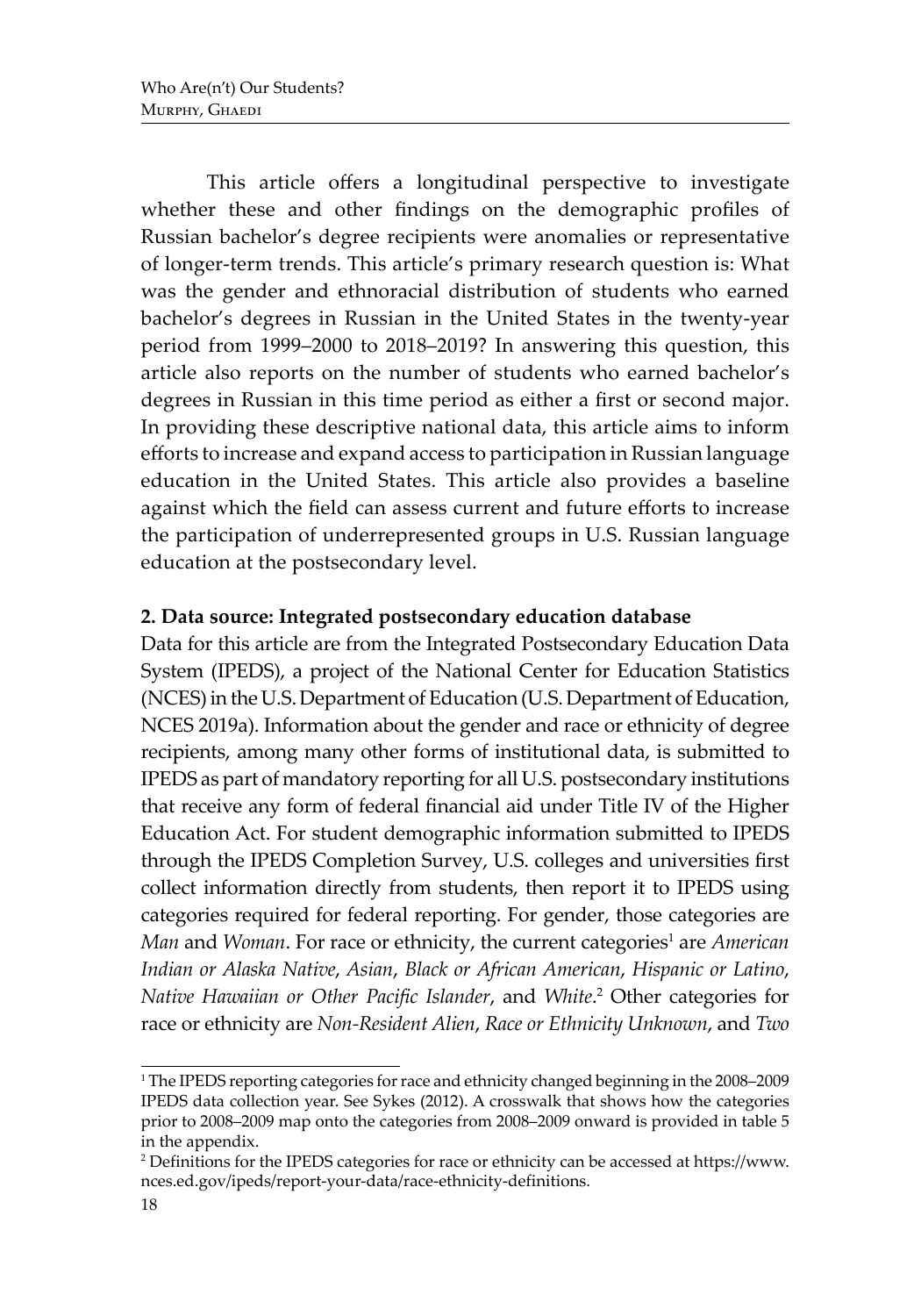*or More Races*. This demographic information is linked in IPEDS to degree completions and to the students' programs of study. This article, which reports on the gender and ethnoracial distribution of bachelor's degrees in Russian in the United States, does not offer a critique of these categories for gender and race or ethnicity, although such a critique is very much warranted. (Regarding race or ethnicity alone, see, for example, Ladson-Billings [2012, 118], who challenges the use of "crude measures to sort and slot people into categories" in social science and education research, and Hudley, Mallinson, and Bucholtz [2020], who argue for the critical need to more adequately theorize race in the field of linguistics.)

To obtain the data for this report, the authors conducted IPEDS queries for each academic year, 1999–2000 through 2018–2019, using the six-digit Classification of Instructional Programs (CIP) code 16.0402 for *Russian Language and Literature3 for bachelor's degree completions.* All U.S. postsecondary institutions that conferred bachelor's degrees in Russian Language and Literature in a given year were included in each query. To account for as many degree recipients as possible, and recognizing the large number of students who earn a degree in a language as a second major,<sup>4</sup> the queries included U.S. undergraduate students who earned bachelor's degrees in Russian as either a first or second major.<sup>5</sup>

#### **3. Bachelor's degrees conferred in Russian Language and Literature**

A total of 9,161 bachelor's degrees in Russian (CIP code 16.0402: *Russian Language and Literature*) were conferred in the twenty-year period from 1999–

<sup>3</sup> Some institutions may use a CIP code other than 16.0402: *Russian Language and Literature* to report bachelor's degrees that include advanced study of Russian. If the undergraduate Russian major is a track in a major for foreign or world languages, for example, the institution may use a CIP code such as 16.0101: *Foreign Languages and Literatures*, *General*. Or institutions that offer an undergraduate major in Slavic languages and literatures may report those degrees under 16.0400: *Slavic Languages, Literatures, and Linguistics, General*. To facilitate comparisons with other national reports, such as the MLA report on postsecondary enrollments (which includes some descriptive data on bachelor's degrees conferred in different languages and uses only 16.0402: *Russian Language Literature* for Russian), data from those programs are not included in this longitudinal report.

<sup>4</sup> Among all subject areas, languages other than English are the most common second major among U.S. undergraduates (Pitt and Tepper 2012; see also Modern Language Association 2015).

<sup>&</sup>lt;sup>5</sup> Given the differences among institutions in how (or even whether) second majors are reported, however, the IPEDS data on second majors are subject to nonsampling errors related to classification differences among institutions (U.S. Department of Education, NCES 2019b, 13).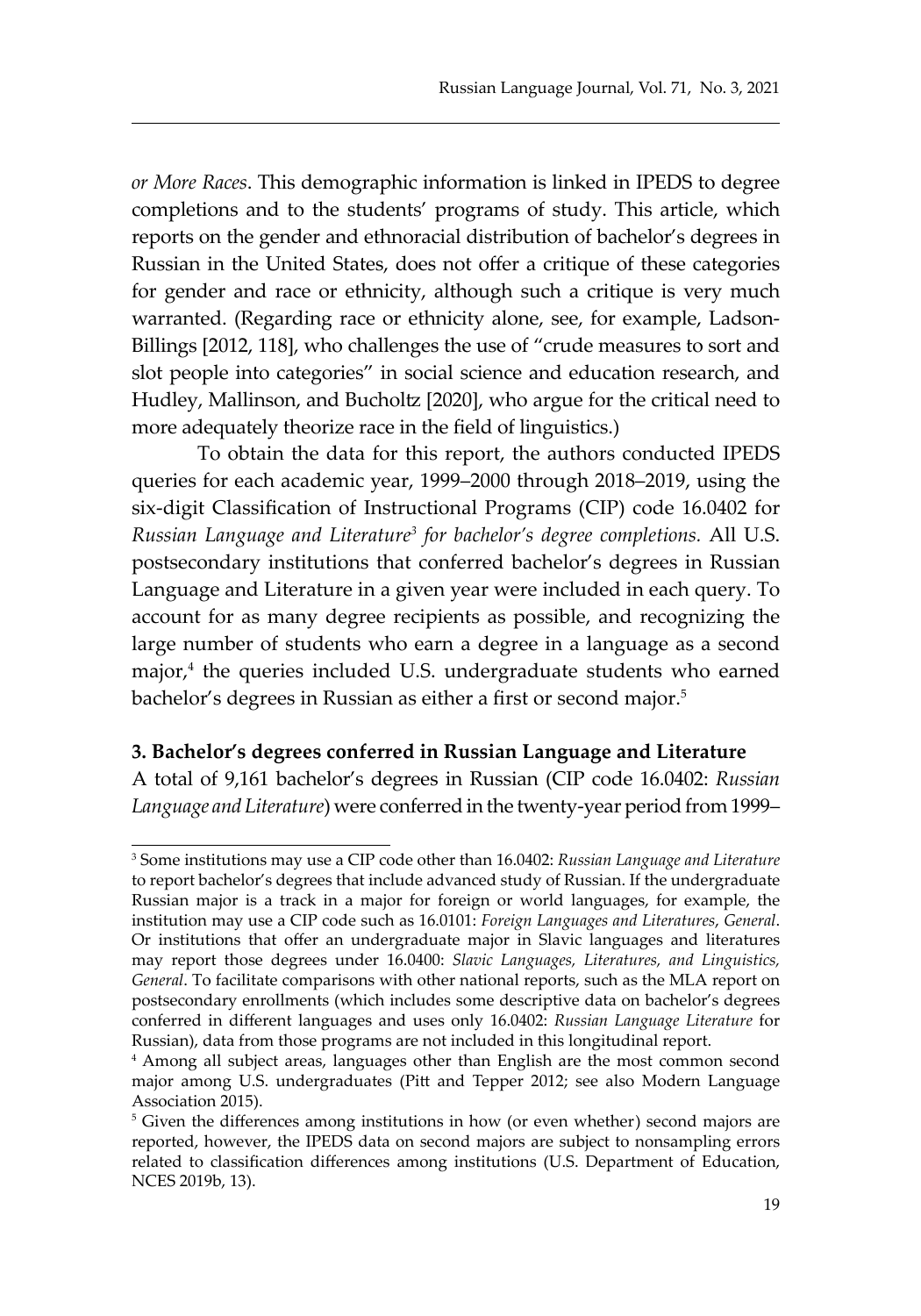2000 to 2018–2019 when both first (*n* = 6,373) and second (*n* = 2,788) majors were taken into account.<sup>6</sup> Table 1 shows the breakdown by year. (IPEDS did not begin collecting data on second majors until 2000–2001, so there are no second majors for 1999–2000.) Overall, the trend in the number of bachelor's degrees in Russian was of gradual growth beginning in 2004–2005 and continuing through 2011–2012, after which the trend is of gradual decline (with the exception of 2017–2018, in which there was a spike, followed by a sharp decline between 2017–2018 [*n* = 472] and 2018–2019 [*n* = 395]).

As table 1 shows, second majors comprised a substantial proportion of bachelor's degrees in Russian throughout the twenty years of this report. Considering second majors as a percentage of first majors, the range is from a low of 31.6 percent, in both 2000–2001 and 2003–2004, to a high of 59.5 percent, in 2017–2018. The proportion of second majors relative to first majors for Russian is quite high compared to nonlanguage disciplines and is higher than for some other languages: the MLA (2015) reported that from 2001 to 2013, second majors as a percentage of first majors was 37.5 in "foreign languages" (Modern Language Association 2015, 7). For Russian, second majors as a percentage of first was 45.2 in that same thirteen-year period.

In this twenty-year period, the number of students earning bachelor's degrees in the United States in any discipline increased steadily each year, with 1,237,875 bachelor's degrees conferred in the United States in 1999–2000 and 2,012,854 in 2018–2019,<sup>7</sup> an increase of 62.6 percent. Russian majors accounted for a very small percentage of those degrees. Given the increase in the overall number of students earning bachelor's degrees in the United States and the relatively flat number of bachelor's degrees conferred in Russian, the share of bachelor's degrees in Russian calculated as a percentage of all degrees conferred—decreased over the course of the twenty-year period of this report: in 1999–2000, .03 percent (*n* = 340) of all bachelor's degrees conferred in the United States were in Russian; in 2018–2019, the percentage of Russian bachelor's degrees was .02 percent (*n* = 395).

<sup>6</sup> Some of these data on the number of bachelor's degree completions by first and second majors in Russian, through 2013, are also included in the 2015 MLA article *Data on Second Majors in Language and Literature, 2001–13.* They are reported here as well to show the twenty-year trend.

<sup>7</sup> All data on the total number of bachelor's degrees conferred in the United States, and on the gender and ethnoracial distribution of those degrees, are from table 322.20 in the *Digest of Education Statistics* (U.S. Department of Education, NCES 2020).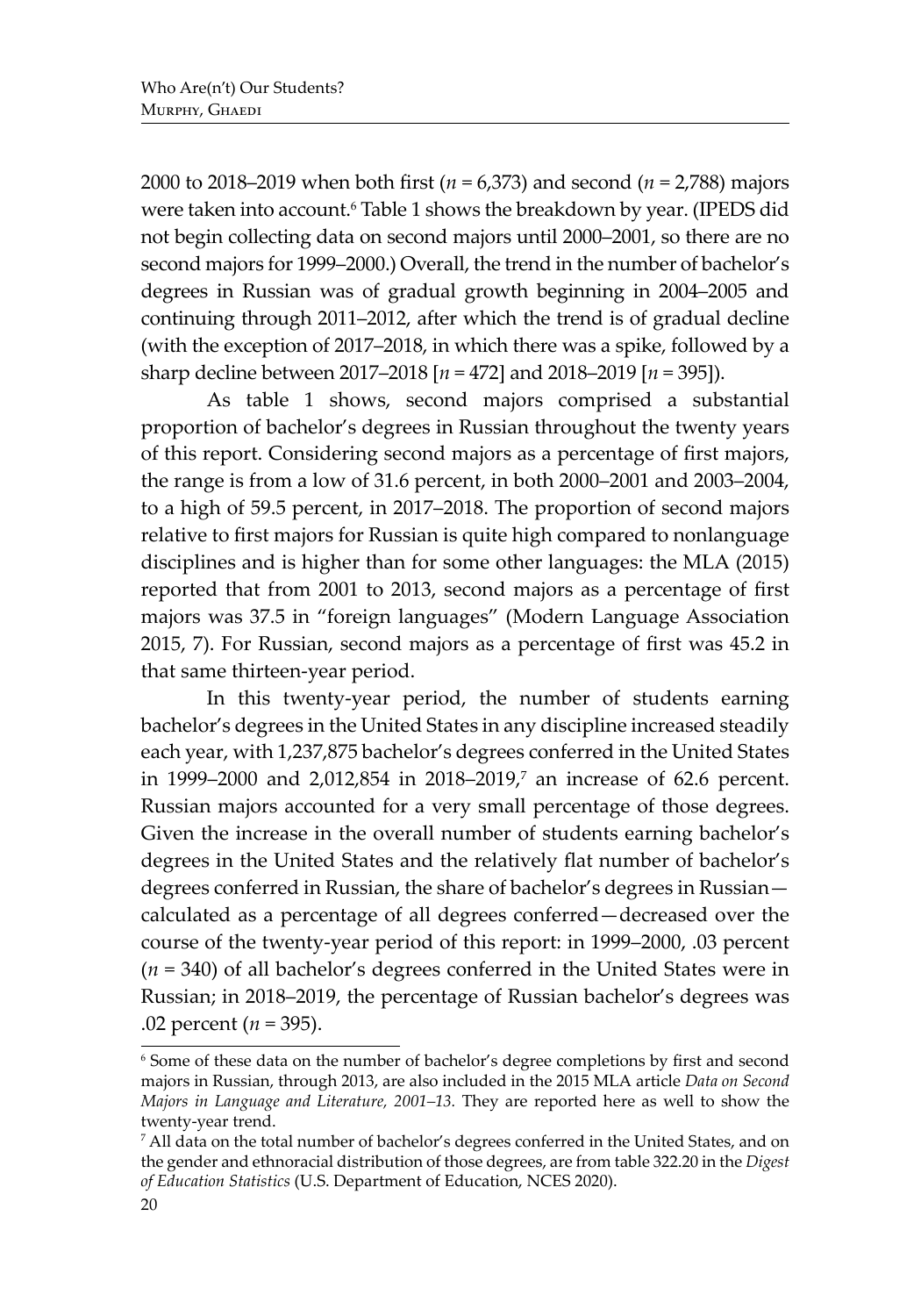| Year          | Total | First majors | Second<br>majors | Second majors<br>as a percentage<br>of first majors |
|---------------|-------|--------------|------------------|-----------------------------------------------------|
| 1999-2000     | 340   | 340          |                  |                                                     |
| 2000-2001     | 441   | 335          | 106              | 31.6%                                               |
| 2001-2002     | 400   | 277          | 123              | 44.4%                                               |
| 2002-2003     | 386   | 271          | 115              | 42.4%                                               |
| 2003-2004     | 396   | 301          | 95               | 31.6%                                               |
| 2004-2005     | 437   | 298          | 139              | 46.6%                                               |
| 2005-2006     | 434   | 275          | 159              | 57.8%                                               |
| 2006-2007     | 470   | 313          | 157              | 50.2%                                               |
| 2007-2008     | 448   | 294          | 154              | 52.4%                                               |
| 2008-2009     | 466   | 325          | 141              | 43.4%                                               |
| 2009-2010     | 521   | 356          | 165              | 46.3%                                               |
| 2010-2011     | 514   | 340          | 174              | 51.2%                                               |
| 2011-2012     | 572   | 392          | 180              | 45.9%                                               |
| 2012-2013     | 564   | 392          | 172              | 43.9%                                               |
| 2013-2014     | 521   | 371          | 150              | 40.4%                                               |
| 2014-2015     | 494   | 339          | 155              | 45.7%                                               |
| 2015-2016     | 451   | 304          | 147              | 48.4%                                               |
| 2016-2017     | 439   | 296          | 143              | 48.3%                                               |
| 2017-2018     | 472   | 296          | 176              | 59.5%                                               |
| 2018-2019     | 395   | 258          | 137              | 53.1%                                               |
| 20-YEAR TOTAL | 9,161 | 6,373        | 2,788            | 43.7%                                               |

*Table 1. U.S. bachelor's degrees conferred in Russian, 1999–2000 to 2018–2019, by first and second major*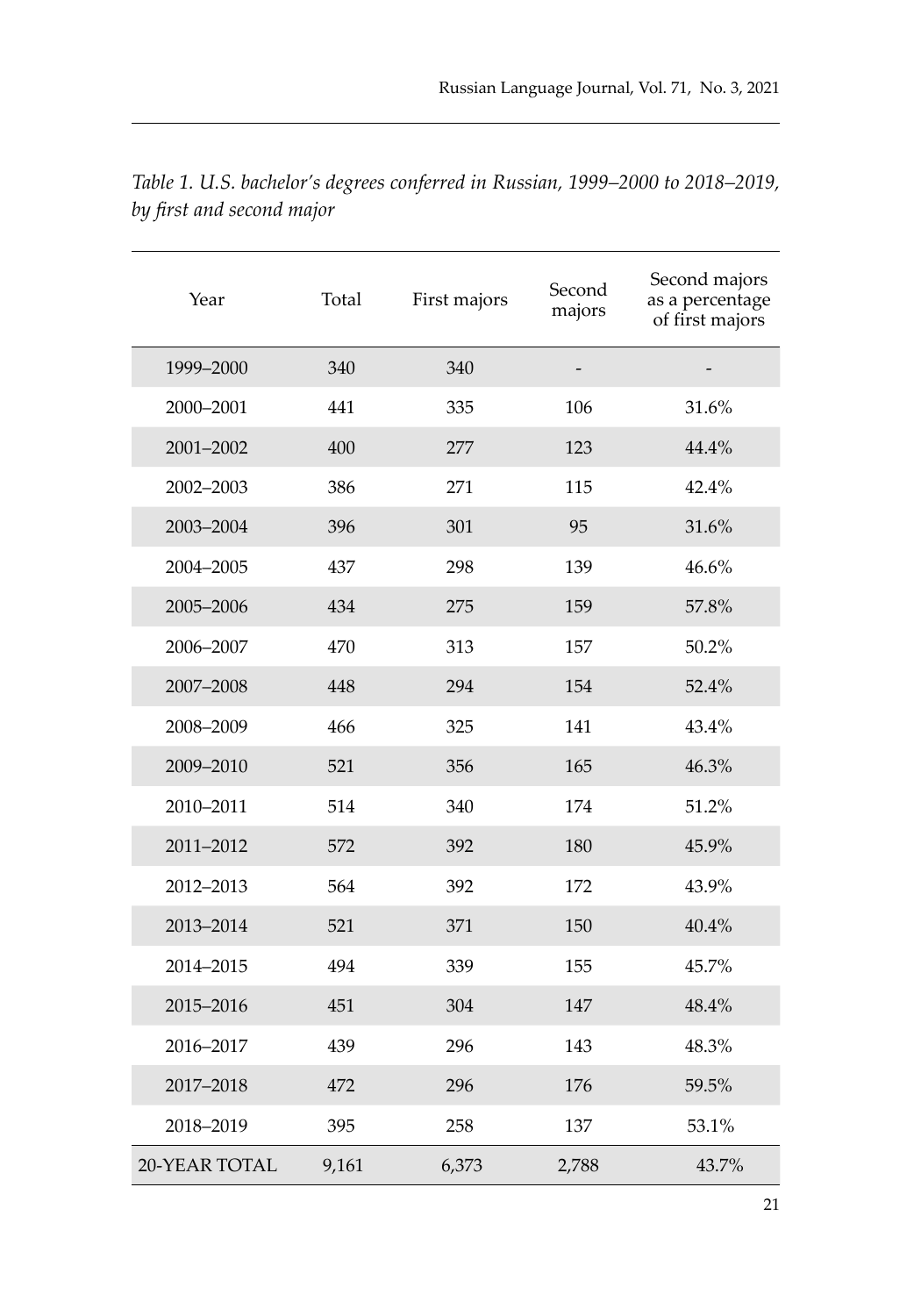# **4. Gender**

For the twenty years of this study, women accounted for an average of 52.2 percent (*n* = 4,777) of bachelor's degrees in Russian; men accounted for an average of 47.8 percent (*n* = 4,384). (See figure 1 and table 2 for the breakdown by year.) The gender distribution of bachelor's degrees in Russian is thus very different than for LOTEs altogether: the Humanities Indicators project reports that among humanities disciplines, "languages and literatures other than English had one of the largest share of female degree completers in almost every year for which data exist (70% in 2015)."8 By examining the gender distribution of all fifty individual programs in LOTEs from 2010 to 2014, Murphy and Lee (2019) found that this high proportion of women earning bachelor's degrees in languages was largely due to the large numbers of women in French (78.1 percent) and Spanish (75.3 percent) programs, which accounted by far for the largest number of bachelor's degrees conferred in LOTEs (Murphy and Lee 2019, 54). As figure 1 shows, for bachelor's degrees in Russian, the gender distribution is much more even between men and women, with the difference between the two decreasing over time and with men outnumbering women in four of the most recent six years of this report, albeit by a small margin.

Considering all bachelor's degrees conferred in the United States between 1999–2000 and 2018–2019, the proportion of women earning bachelor's degrees increased at a greater rate than it did for men. Given this fact, as well as the increasing number of bachelor's degrees conferred in the United States overall, the share of bachelor's degrees conferred in Russian decreased for both men and women in this time period, with a larger decrease in the share of bachelor's degrees earned by women majoring in Russian. In 2000–2001,<sup>9</sup> 531,840 men earned a bachelor's degree in the United States;<sup>10</sup> first and second majors in Russian accounted for .036 percent  $(n = 191)$  of bachelor's degrees earned by men that year. In 2018–2019, 857,545 men earned a bachelor's degree, with Russian accounting for .023 percent ( $n = 195$ ) of the total. In 2000–2001, 712,331 women earned a bachelor's degree in the United States; Russian accounted

<sup>8</sup> See https://www.amacad.org/humanities-indicators/higher-education/gender-distributionbachelors-degrees-humanities#32166.

<sup>9</sup> The authors chose 2000–2001 instead of 1999–2000 here given that second majors were not reported in 1999–2000.

<sup>10</sup> See table 322.20 in the *Digest of Education Statistics* (U.S. Department of Education, NCES 2020).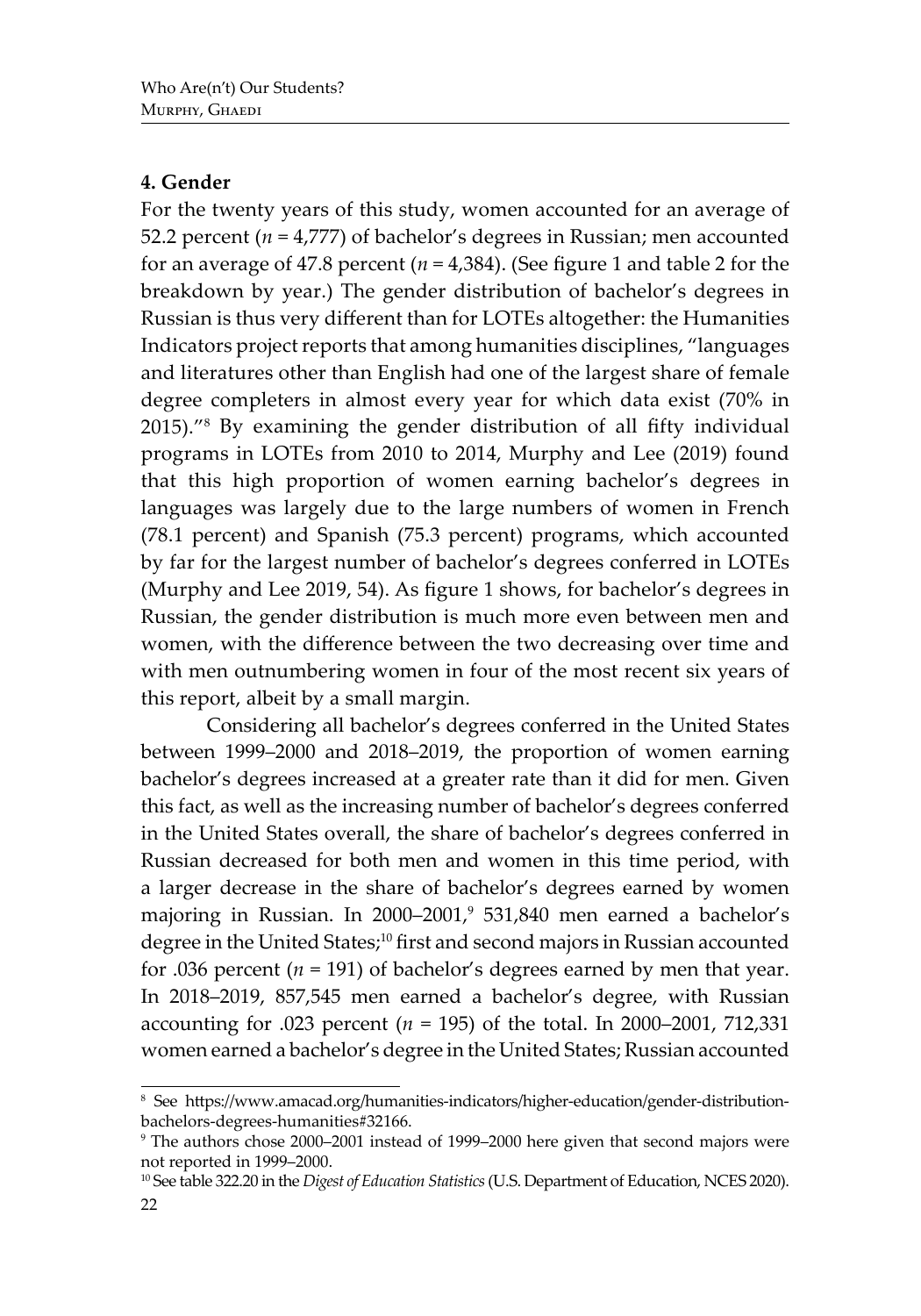for .035 percent (*n* = 250) of those degrees. In 2018–2019, 1,155,309 women earned a bachelor's degree in the United States, and Russian accounted for just .017 percent ( $n = 200$ ) of those degrees.

 $\epsilon$ 

|            | Women | Men  | $0.0\%$ | $20,0\%$ | $40,0\%$ | $60,0\%$ | 80,0% | 100,0% |
|------------|-------|------|---------|----------|----------|----------|-------|--------|
| 1999-2020* | 55,0  | 45,0 |         |          |          |          |       |        |
| 2000-2001  | 56,7  | 43,3 |         |          |          |          |       |        |
| 2001-2002  | 52,0  | 48,0 |         |          |          |          |       |        |
| 2002-2003  | 58,0  | 42,0 |         |          |          |          |       |        |
| 2003-2004  | 49,7  | 50,3 |         |          |          |          |       |        |
| 2004-2005  | 52,4  | 47,6 |         |          |          |          |       |        |
| 2005-2006  | 52,3  | 47,7 |         |          |          |          |       |        |
| 2006-2007  | 50,0  | 50,0 |         |          |          |          |       |        |
| 2007-2008  | 55,8  | 44,2 |         |          |          |          |       |        |
| 2008-2009  | 56,7  | 43,3 |         |          |          |          |       |        |
| 2009-2010  | 53,7  | 46,3 |         |          |          |          |       |        |
| 2010-2011  | 52,5  | 47,5 |         |          |          |          |       |        |
| 2011-2012  | 53,1  | 46,9 |         |          |          |          |       |        |
| 2012-2013  | 51,4  | 48,6 |         |          |          |          |       |        |
| 2013-2014  | 47,8  | 52.2 |         |          |          |          |       |        |
| 2014-2015  | 48,8  | 51,2 |         |          |          |          |       |        |
| 2015-2016  | 46,8  | 53,2 |         |          |          |          |       |        |
| 2016-2017  | 51,7  | 48,3 |         |          |          |          |       |        |
| 2017-2018  | 49,6  | 50,4 |         |          |          |          |       |        |
| 2018-2019  | 50,6  | 49,4 |         |          |          |          |       |        |

**\***IPEDS did not begin collecting data on second majors until 2000–2001, so the data for 1999–2000 in figure 1, and in all subsequent figures and tables in this article, are for first majors only.

*Figure 1. Gender distribution of U.S. bachelor's degrees conferred in Russian, 1999–2000 to 2018–2019. See also the online appendix11*

<sup>&</sup>lt;sup>11</sup> For high-resolution color images of all the figures and tables in this article see the online appendix at https://scholarsarchive.byu.edu/data/36/ or by scanning this QR code:

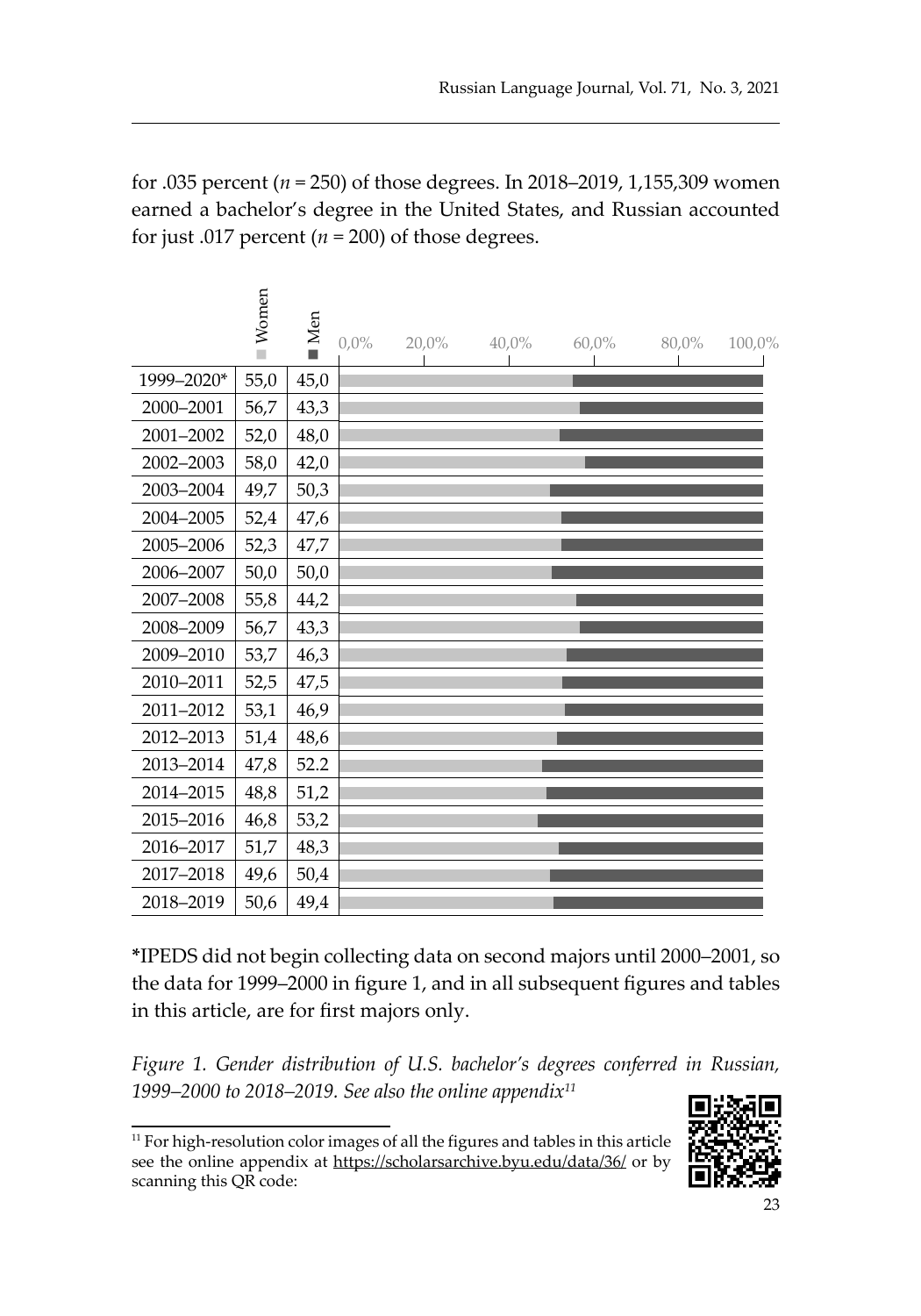| Gender       | Women | Men   | <b>TOTAL</b> |
|--------------|-------|-------|--------------|
| 1999-2000    | 187   | 153   | 340          |
| 2000-2001    | 250   | 191   | 441          |
| 2001-2002    | 208   | 192   | 400          |
| 2002-2003    | 224   | 162   | 386          |
| 2003-2004    | 197   | 199   | 396          |
| 2004-2005    | 229   | 208   | 437          |
| 2005-2006    | 227   | 207   | 434          |
| 2006-2007    | 235   | 235   | 470          |
| 2007-2008    | 250   | 198   | 448          |
| 2008-2009    | 264   | 202   | 466          |
| 2009-2010    | 280   | 241   | 521          |
| 2010-2011    | 270   | 244   | 514          |
| 2011-2012    | 304   | 268   | 572          |
| 2012-2013    | 290   | 274   | 564          |
| 2013-2014    | 249   | 272   | 521          |
| 2014-2015    | 241   | 253   | 494          |
| 2015-2016    | 211   | 240   | 451          |
| 2016-2017    | 227   | 212   | 439          |
| 2017-2018    | 234   | 238   | 472          |
| 2018-2019    | 200   | 195   | 395          |
| <b>TOTAL</b> | 4,777 | 4,384 | 9,161        |

*Table 2. Number of U.S. bachelor's degrees conferred in Russian, 1999–2000 to 2018–2019, by gender of degree recipients. See also the online appendix*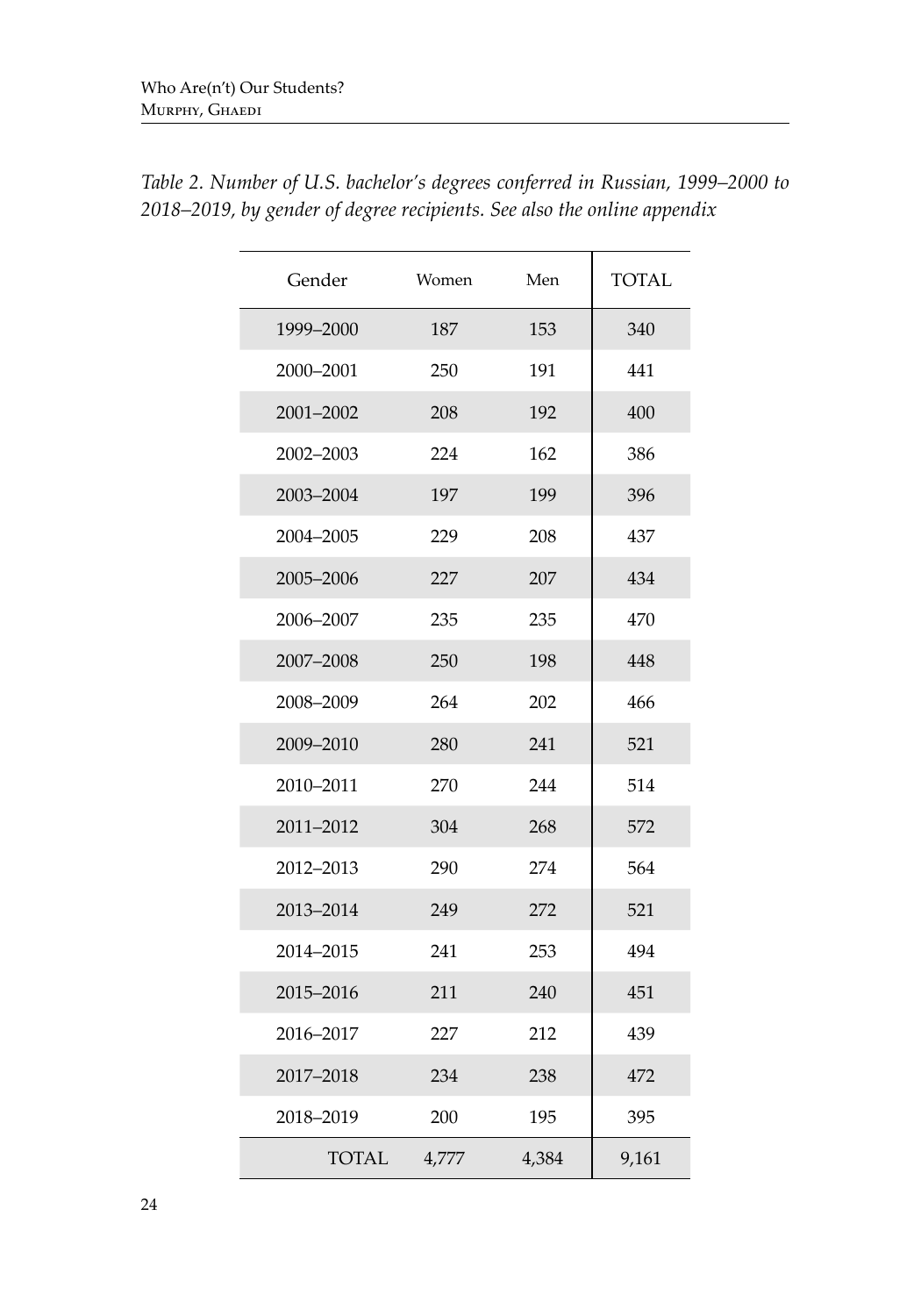#### **5. Race or ethnicity**

The overwhelming majority of recipients of bachelor's degrees in Russian in the twenty years of this report were White, with very few graduates from other ethnoracial groups (see figure 2 and table 3). This finding is true without exception for each of the twenty years of the study, with the proportion of White degree recipients ranging from a high of 93.5 percent (*n* = 405) in 2006–2007 to a low of 85.8 percent (*n* = 303) in 2018–2019. (See the note with table 3 for an explanation of how percentages for race or ethnicity were calculated.) In fact, the percentage of bachelor's degrees in Russian awarded to White students remained over 90 percent for thirteen years straight, from 1999–2000 until 2012–2013, when this percentage decreased slightly to 89.1%; then, beginning in 2015–2016, the percentage of White students began to decrease slightly in each of the remaining four years of the study.

Among non-White students, the picture is somewhat different for Hispanic or Latino students than for other non-White ethnoracial groups, although the numbers for all non-White groups were very small. Figure 3, which displays bachelor's degrees earned in Russian by non-White students only, shows that the greatest growth was among Hispanic or Latino students. As figure 3 shows, the percentage of U.S. bachelor's degrees in Russian earned by Hispanic or Latino students was fairly flat until 2010–2011, when it began to increase—albeit unevenly—through 2018–2019, when Hispanic or Latino students accounted for 7.9 percent (*n* = 28; table 3) of bachelor's degrees in Russian in the United States. This trend tracks with the overall increase in participation by Hispanic and Latino students in U.S. higher education, although not to the same degree. The absolute number and relative proportion of bachelor's degree recipients in other ethnoracial groups are shockingly small, and consistently so, over the twenty years of this study. After Hispanic or Latino students, the next largest group of bachelor's degree recipients in Russian in 2018–2019 were Asian students, at just 3.7 percent  $(n = 13)$  of the total. American Indian or Alaska Native students, who accounted for just 0.5 percent to 0.8 percent of bachelor's degrees conferred in the United States between 1999–2000 and 2018–2019, likewise accounted for a very small percentage of bachelor's degrees in Russian.

Black or African American students, however, earned approximately 9 percent to 10 percent of all bachelor's degrees in the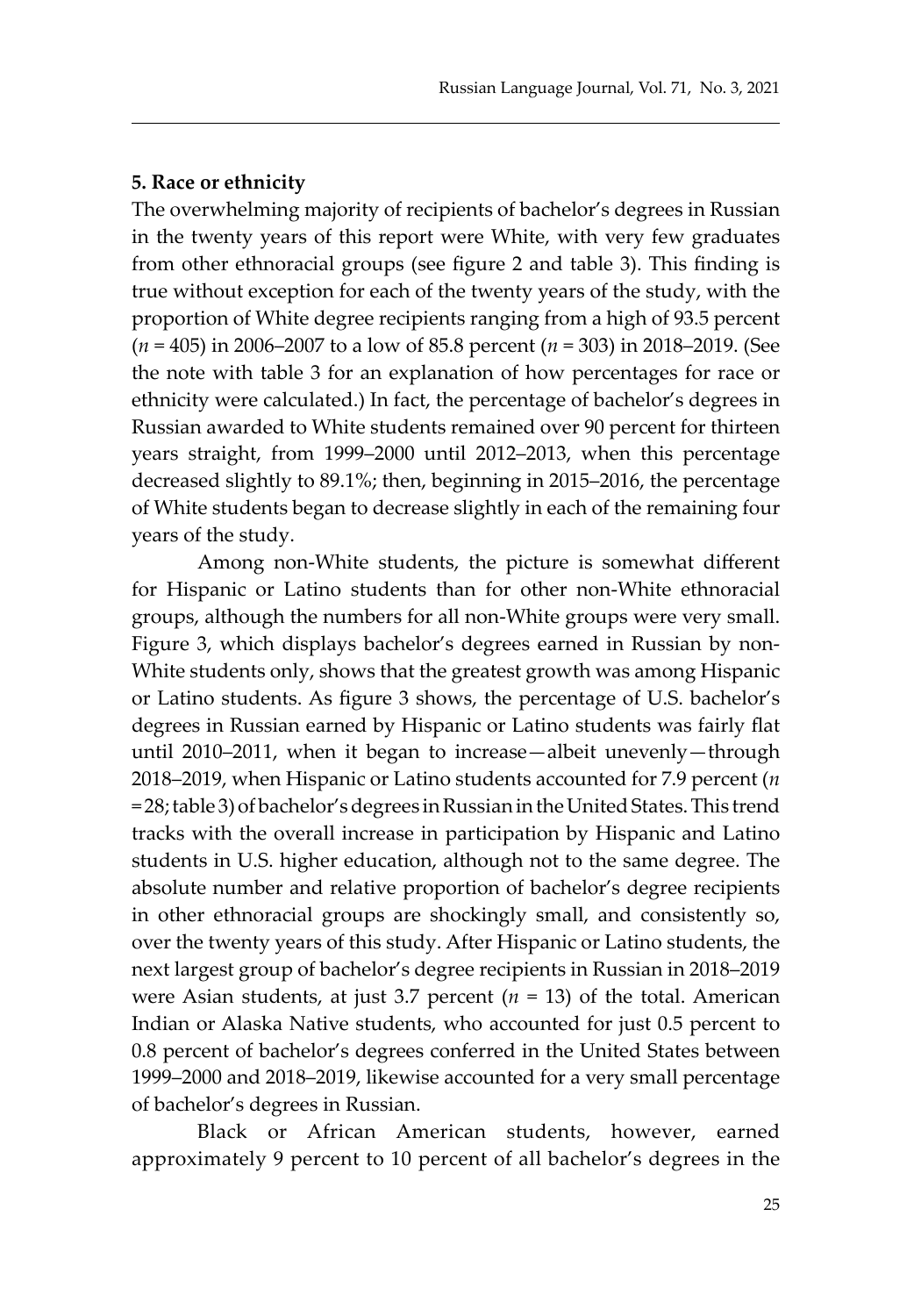United States in each of the twenty years of this study. As figures 2 and 3 show, however, the percentage of bachelor's degrees in Russian earned by Black or African American students was consistently low, not rising above 2.3 percent (*n* =11), in 2009–2010, and with a low, in the very next year (2010–2011), of just 0.2 percent  $(n = 1)$ . The percentage of Black or African American students who earned bachelor's degrees in Russian in each of the twenty years of this study represents a very, very small number of individuals (table 3). The underrepresentation of non-White students earning bachelor's degrees in Russian reported by Murphy and Lee (2019) for 2010–2014 was thus not characteristic of just those four years; this underrepresentation is a long-term trend.

*See Figure 2 on the next page*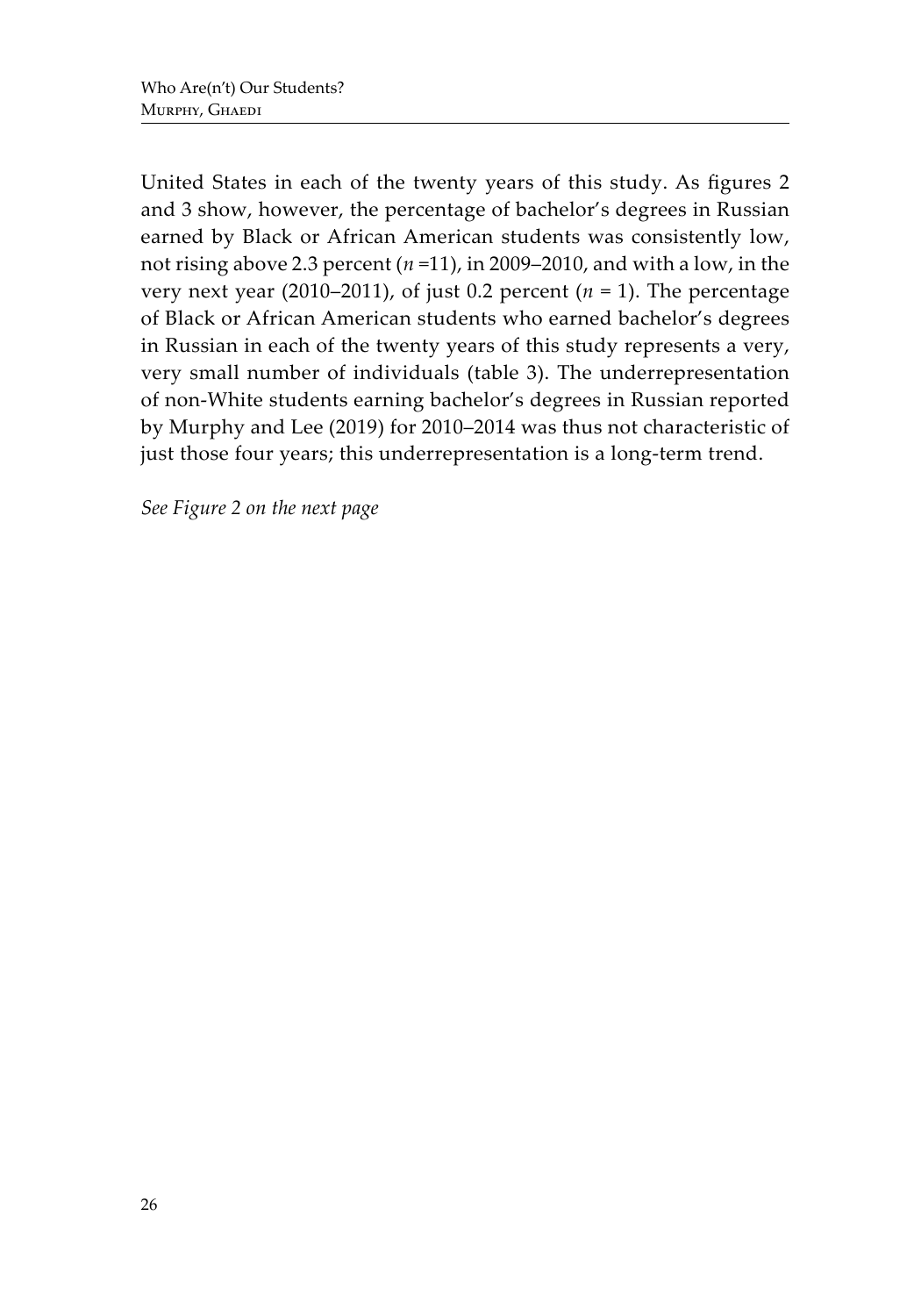

*Figure 2. Ethnoracial distribution of U.S. bachelor's degrees conferred in Russian, 1999–2000 to 2018–2019. See also the online appendix12*

<sup>&</sup>lt;sup>12</sup> Because there were only three Native Hawaiian or Other Pacific Islander graduates in the entire twenty-year period, that category was collapsed with Asian, aligning with the reporting categories for race and ethnicity prior to 2008–2009. In calculating percentages based on ethnoracial group, the following groups were excluded: Race or Ethnicity Unknown, Non-Resident Alien, and Two or More Races. (The category for Two or More Races, which was a new reporting category after 2007–2008, was excluded to enable comparisons across the twenty years.) See the note with table 3.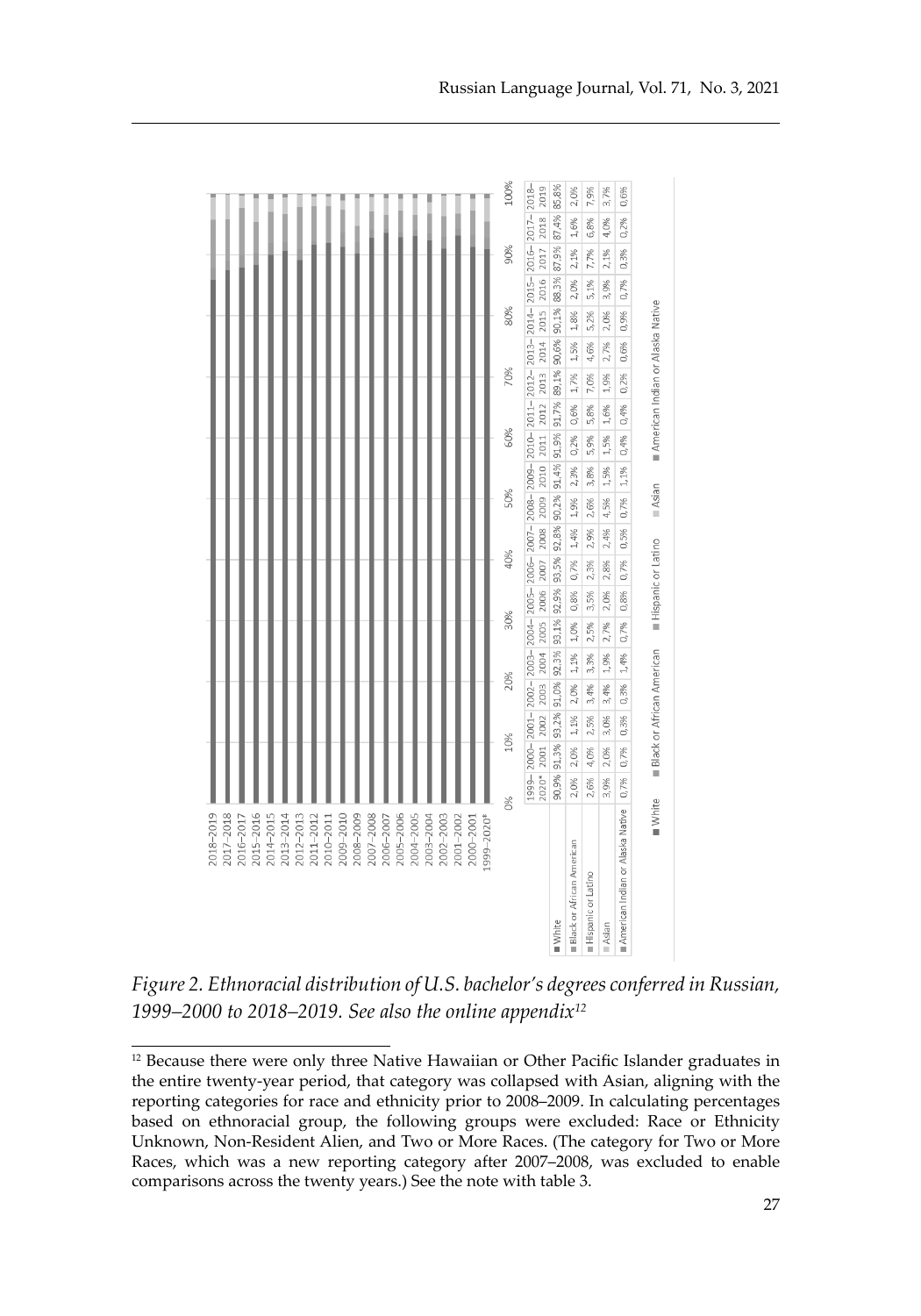

*Figure 3. Percentage of U.S. bachelor's degrees in Russian earned by non-White students, 1999–2000 to 2018–2019. See also the online appendix13*

<sup>28</sup> <sup>13</sup> excluded: Race or Ethnicity Unknown, Non-Resident Alien, and Two or More Races. (The category for Two or More Races, which was a new reporting category after 2007–2008, was excluded to enable comparisons across the twenty years.) See the note with table 3.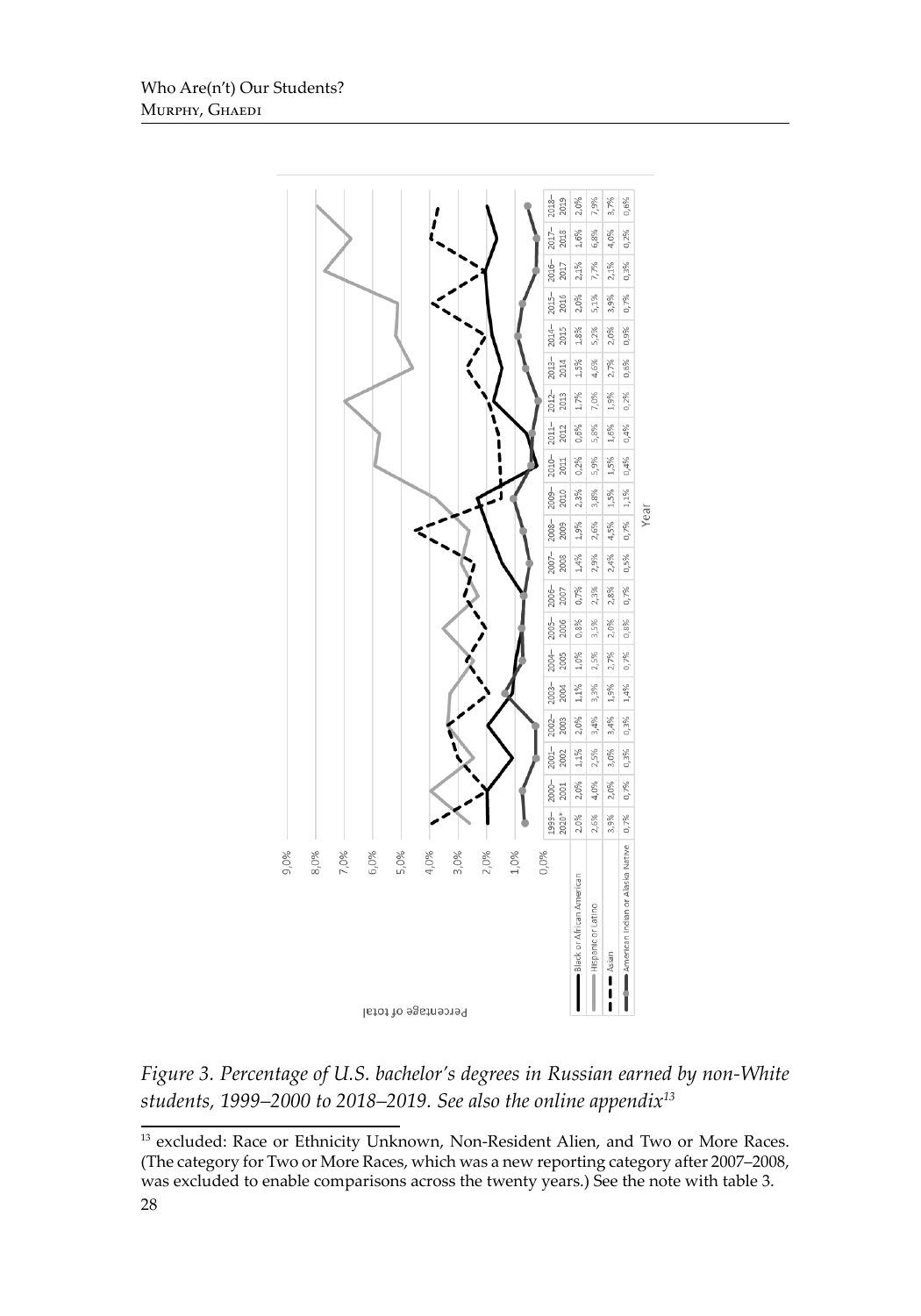| Race or<br>Ethnicity | White | <b>Black or African</b><br>American | Hispanic or Latino | Asian          | American Indian or<br>Alaska Native | SUBTOTAL | Race and Ethnicity<br>unknown | Non-Resident Alien | Two or more races | TOTAL |
|----------------------|-------|-------------------------------------|--------------------|----------------|-------------------------------------|----------|-------------------------------|--------------------|-------------------|-------|
| 1999-2000            | 279   | 6                                   | 8                  | 12             | $\overline{2}$                      | 307      | 20                            | 13                 |                   | 340   |
| 2000-2001            | 369   | 8                                   | 16                 | 8              | 3                                   | 404      | 27                            | 10                 |                   | 441   |
| 2001-2002            | 342   | $\bf 4$                             | 9                  | 11             | $\mathbf 1$                         | 367      | 23                            | 10                 |                   | 400   |
| 2002-2003            | 325   | 7                                   | 12                 | 12             | $\mathbf{1}$                        | 357      | 18                            | 11                 |                   | 386   |
| 2003-2004            | 338   | $\overline{4}$                      | 12                 | $\overline{7}$ | 5                                   | 366      | 21                            | 9                  |                   | 396   |
| 2004-2005            | 379   | $\overline{4}$                      | 10                 | 11             | 3                                   | 407      | 19                            | 11                 |                   | 437   |
| 2005-2006            | 368   | 3                                   | 14                 | 8              | $\mathfrak{Z}$                      | 396      | 28                            | 10                 |                   | 434   |
| 2006-2007            | 405   | 3                                   | 10                 | 12             | 3                                   | 433      | 30                            | 7                  |                   | 470   |
| 2007-2008            | 384   | 6                                   | 12                 | 10             | $\sqrt{2}$                          | 414      | 28                            | 6                  | $\mathbf{0}$      | 448   |
| 2008-2009            | 379   | 8                                   | 11                 | 19             | 3                                   | 420      | 35                            | 9                  | $\overline{2}$    | 466   |
| 2009-2010            | 433   | 11                                  | 18                 | $\overline{7}$ | 5                                   | 474      | 33                            | 12                 | $\sqrt{2}$        | 521   |
| 2010-2011            | 420   | $\mathbf{1}$                        | 27                 | 7              | $\overline{2}$                      | 457      | 37                            | 8                  | 12                | 514   |
| 2011-2012            | 462   | 3                                   | 29                 | 8              | $\overline{2}$                      | 504      | 43                            | 14                 | 11                | 572   |
| 2012-2013            | 460   | 9                                   | 36                 | 10             | $\mathbf 1$                         | 516      | 21                            | 15                 | 12                | 564   |
| 2013-2014            | 434   | 7                                   | 22                 | 13             | $\mathfrak{Z}$                      | 479      | 18                            | 11                 | 13                | 521   |
| 2014-2015            | 399   | 8                                   | 23                 | 9              | $\overline{4}$                      | 443      | 14                            | 13                 | 24                | 494   |
| 2015-2016            | 362   | 8                                   | 21                 | 16             | $\mathfrak{Z}$                      | 410      | $\overline{7}$                | 14                 | 20                | 451   |
| 2016-2017            | 343   | 8                                   | 30                 | 8              | $\mathbf{1}$                        | 390      | 19                            | 10                 | 20                | 439   |
| 2017-2018            | 375   | $\overline{7}$                      | 29                 | $17\,$         | $\mathbf{1}$                        | 429      | 12                            | 14                 | $17\,$            | 472   |
| 2018-2019            | 303   | 7                                   | 28                 | 13             | $\overline{2}$                      | 353      | $\,8\,$                       | 16                 | 18                | 395   |
| <b>TOTAL</b>         | 7,559 | 122                                 | 377                | 218            | 50                                  | 8,326    | 461                           | 223                | 151               | 9,161 |

*Table 3. Number of U.S. bachelor's degrees conferred in Russian, 1999–2000 to 2018–2019, by race or ethnicity of degree recipients. See also the online appendix*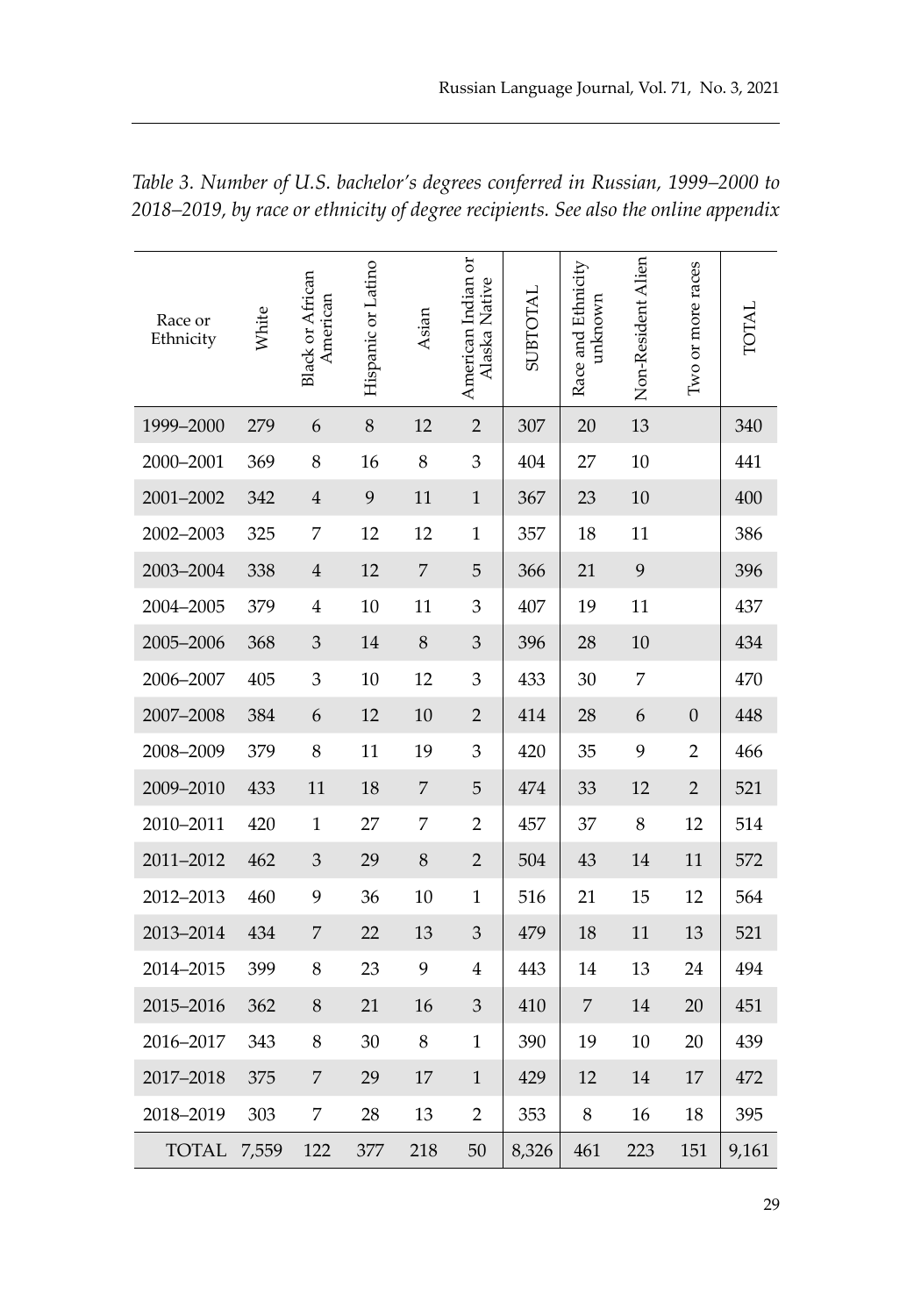*Note:* Table 3 shows the actual number of recipients of bachelor's degrees in Russian for each year of the report. The subtotal of White, Black or African American, Hispanic or Latino, Asian, and American Indian or Alaska Native graduates is provided to show how the percentages in figures 2 and 3 were calculated. (Those percentages were calculated by excluding the categories of Race and Ethnicity Unknown, Non-Resident Alien, and Two or More Races.) Also recall that because there were only three Native Hawaiian or Other Pacific Islander graduates in the entire twentyyear period, that category was collapsed with Asian, aligning with the reporting categories for race and ethnicity prior to 2008–2009. See table 6 in the appendix for the disaggregated totals for all nine 2008–2009+ IPEDS categories for race and ethnicity.

| Gender and race or ethnicity           | n     | $\%$    |
|----------------------------------------|-------|---------|
| White Women                            | 3,786 | 45.5%   |
| White Men                              | 3,773 | 45.3%   |
| Hispanic or Latino Women               | 200   | $2.4\%$ |
| Hispanic or Latino Men                 | 177   | $2.1\%$ |
| Asian Women                            | 153   | $1.8\%$ |
| Black or African American Women        | 93    | $1.1\%$ |
| Asian Men                              | 65    | $0.8\%$ |
| Black or African American Men          | 29    | $0.3\%$ |
| American Indian or Alaska Native Women | 26    | 0.3%    |
| American Indian or Alaska Native Men   | 24    | 0.3%    |
| Total $^{14}$                          | 8,326 | 100.0%  |

*Table 4. U.S. bachelor's degrees conferred in Russian, 1999–2000 to 2018–2019, by the gender and race or ethnicity of degree recipients (summary, in descending order)*

<sup>&</sup>lt;sup>14</sup> Total of bachelor's degree recipients in Russian, excluding the following ethnoracial categories: Non-Resident Alien, Race or Ethnicity Unknown, and Two or More Races.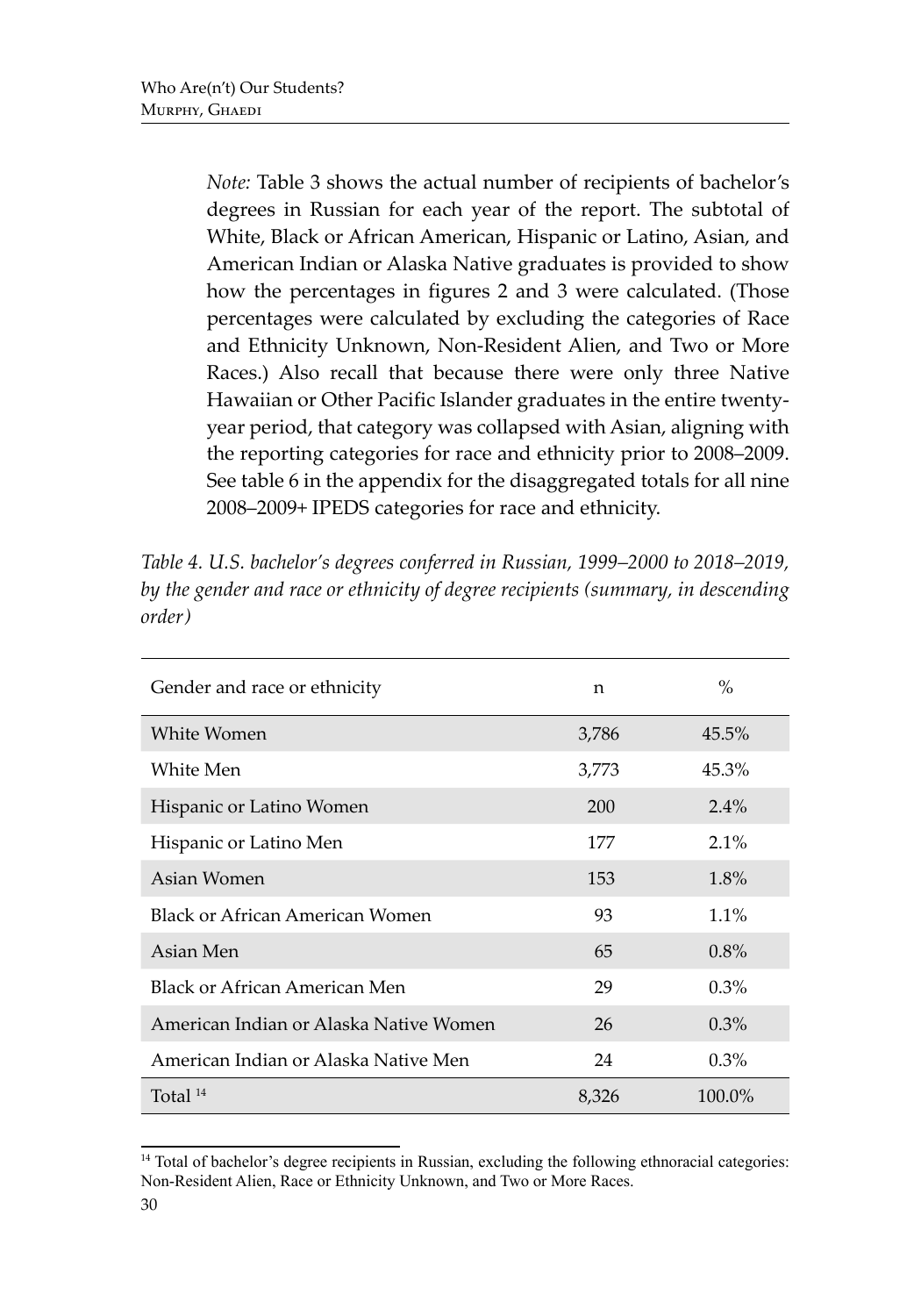| 2000-2001<br>2015-2016<br>2009-2010<br>2008-2009<br>2007-2008<br>2005-2006<br>2004-2005<br>2003-2004<br>999-2020*<br>2014-2015<br>2013-2014<br>2012-2013<br>2011-2012<br>2002-2003<br>2001-2002<br>2010-2011<br>2006-2007<br>2016-2017 |                  |               |                  |                  |                  |                  |                  |               |                  |               |                  |               |                  |                  |                  |                  |                  |                  |                  |                  |
|----------------------------------------------------------------------------------------------------------------------------------------------------------------------------------------------------------------------------------------|------------------|---------------|------------------|------------------|------------------|------------------|------------------|---------------|------------------|---------------|------------------|---------------|------------------|------------------|------------------|------------------|------------------|------------------|------------------|------------------|
|                                                                                                                                                                                                                                        | 0%               | 10%           |                  | 20%              |                  | 30%              |                  | 40%           |                  | 50%           |                  | 60%           |                  | 70%              |                  | 80%              |                  | 90%              |                  | 100%             |
|                                                                                                                                                                                                                                        | $2020*$<br>1999- | 2000-<br>2001 | $2001 -$<br>2002 | $2002 -$<br>2003 | $2003 -$<br>2004 | $2004 -$<br>2005 | $2005 -$<br>2006 | 2006-<br>2007 | $2007 -$<br>2008 | 2008-<br>2009 | $2009 -$<br>2010 | 2010-<br>2011 | $2011 -$<br>2012 | $2012 -$<br>2013 | $2013 -$<br>2014 | $2014 -$<br>2015 | $2015 -$<br>2016 | $2016 -$<br>2017 | $2017 -$<br>2018 | $2018 -$<br>2019 |
| White men                                                                                                                                                                                                                              | 43,3%            | 41,1%         | 45,8%            | 38,7%            | 48,6%            | 45,2%            | 45,7%            | 49,0%         | 42,0%            | 41,4%         | 45,8%            | 45,7%         | 45,2%            | 46,7%            | 48,9%            | 46,5%            | 49,0%            | 44,1%            | 46,9%            | 44,2%            |
| White women                                                                                                                                                                                                                            | 47,6%            | 50,2%         | 47,4%            | 52,4%            | 43,7%            | 47,9%            | 47,2%            | 44,6%         | 50,7%            | 48,8%         | 45,6%            | 46,2%         | 46,4%            | 42,4%            | 41,8%            | 43,6%            | 39,3%            | 43,8%            | 40,6%            | 41,6%            |
| Black or African American men                                                                                                                                                                                                          | 0,7%             | $0,5\%$       | $0,3\%$          | 0,0%             | 0,0%             | $0,2\%$          | $0,3\%$          | $0,2\%$       | $0,5\%$          | 1,0%          | 0,6%             | $0,2\%$       | $0,2\%$          | $0,2\%$          | 0,0%             | $0,5\%$          | $0,2\%$          | $0,8\%$          | 0,0%             | $0,8\%$          |
| Black or African American women                                                                                                                                                                                                        | 1,3%             | 1,5%          | 0,8%             | 2,0%             | 1,1%             | 0,7%             | $0,5\%$          | $0,5\%$       | 1,0%             | 1,0%          | 1,7%             | 0,0%          | 0,4%             | 1,6%             | 1,5%             | 1,4%             | 1,7%             | 1,3%             | 1,6%             | $1,1\%$          |
| Hispanic or Latino men                                                                                                                                                                                                                 | 1,3%             | 1,7%          | 1,4%             | 2,2%             | 0,8%             | 1,2%             | 1,8%             | 0,9%          | 1,7%             | 1,0%          | 2,3%             | 3,1%          | 2,4%             | $3,1\%$          | 2,1%             | 2,3%             | 2,4%             | 3,6%             | 3,0%             | 3,7%             |
| Hispanic or Latino women                                                                                                                                                                                                               | 1,3%             | 2,2%          | $1,1\%$          | 1,1%             | 2,5%             | $1,2\%$          | $1,8\%$          | 1,4%          | 1,2%             | 1,7%          | 1,5%             | 2,8%          | 3,4%             | 3,9%             | 2,5%             | 2,9%             | 2,7%             | 4,1%             | 3,7%             | 4,2%             |
| Asian men                                                                                                                                                                                                                              | 0,7%             | $0,2\%$       | $1,4\%$          | 0,8%             | 0,5%             | 0,7%             | $0,3\%$          | 0,9%          | $1,0\%$          | $1,2\%$       | 0,0%             | 0,0%          | 0,4%             | 0,0%             | 1,7%             | $1,1\%$          | 2,0%             | $1,0\%$          | 1,4%             | 0,6%             |
| Asian women                                                                                                                                                                                                                            | 3,3%             | 1,7%          | $1,6\%$          | 2,5%             | 1,4%             | 2,0%             | $1,8\%$          | $1,8\%$       | 1,4%             | $3,3\%$       | 1,5%             | 1,5%          | $1,2\%$          | 1,9%             | 1,0%             | 0,9%             | 2,0%             | 1,0%             | 2,6%             | $3,1\%$          |
| American Indian or Alaska Native men                                                                                                                                                                                                   | 0,0%             | $0,5\%$       | 0,3%             | 0,0%             | 0,8%             | $0,2\%$          | 0,5%             | $0,2\%$       | 0,0%             | $0,2\%$       | 0,4%             | 0,4%          | $0,2\%$          | $0,2\%$          | $0,2\%$          | 0,7%             | 0,5%             | 0,0%             | 0,0%             | 0,3%             |
| American Indian or Alaska Native women                                                                                                                                                                                                 | 0,7%             | 0,2%          | 0,0%             | 0,3%             | 0,5%             | 0,5%             | 0,3%             | $0,5\%$       | 0,5%             | 0,5%          | 0,6%             | 0,0%          | 0,2%             | 0,0%             | 0,4%             | $0,2\%$          | 0,2%             | $0,3\%$          | $0,2\%$          | $0,3\%$          |

*Figure 4. Gender and ethnoracial distribution of U.S. bachelor's degrees conferred in Russian, 1999–2000 to 2018–2019. See also the online appendix*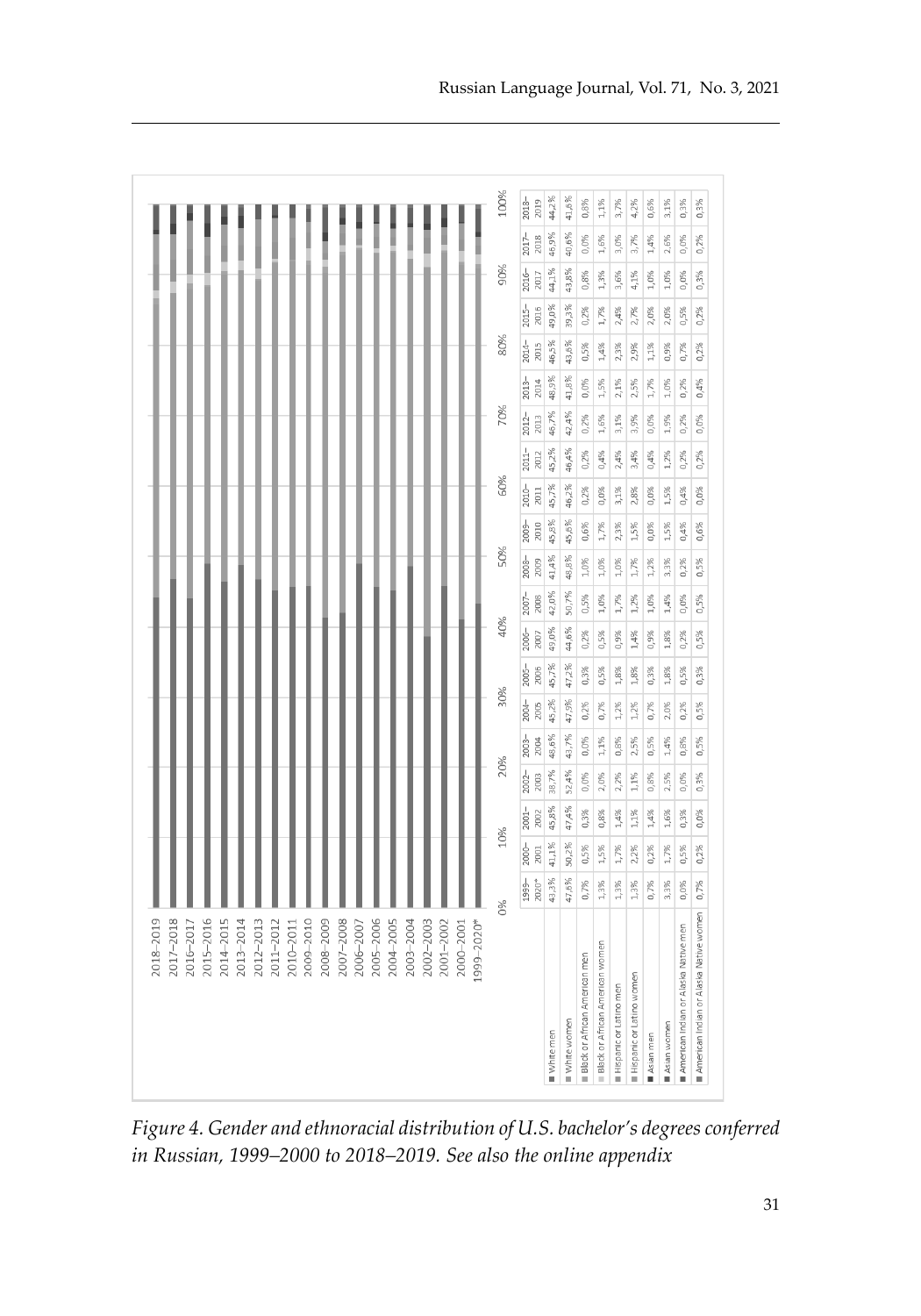## **6. Race or ethnicity and gender**

This section presents data on race or ethnicity and gender together. See table 4 for a summary of the twenty years of the study, 1999–2000 to 2018–2019, and figure 4 for the breakdown by year. (See table 6 in the appendix for the full dataset for all gender and ethnoracial categories.) Table 4 shows that for White students, the difference between the number of men and women who earned bachelor's degrees in Russian was very small, with 45.5 percent ( $n = 3,786$ ) of bachelor's degrees in Russian over the twenty years of the study earned by White women and 45.3 percent  $(n = 3,773)$  earned by White men. Although the absolute numbers are much, much smaller, the gender distribution was similar among Hispanic and Latino students, with 2.4 percent (*n* = 200) of bachelor's degrees in Russian earned by Hispanic or Latino women and 2.1 percent (*n* = 177) earned by Hispanic or Latino men. For other ethnoracial groups, however, women far outnumbered men. The number of Asian women who earned bachelor's degrees in Russian (*n* = 153) was more than double that of Asian men (*n* = 65). The number of Black or African American women who earned bachelor's degrees in Russian ( $n = 93$ ) was more than triple the number of Black or African American men (*n* = 29).

### **7. Conclusion**

The data in this report show that over the twenty-year period from 1999– 2000 to 2018–2019, the ethnoracial profile of bachelor's degree recipients in Russian can be characterized as overwhelmingly and persistently White, despite the increase in this same time period in the participation in U.S. higher education of students from other ethnoracial groups (U.S. Department of Education, NCES 2020). The gender distribution of bachelor's degrees in Russian was fairly even between men and women but only for White, Hispanic or Latino, and American Indian or Alaska Native students: for Asian and Black or African American students, far more women earned bachelor's degrees in Russian than did men. For students identifying with non-White ethnoracial groups, the total number earning bachelor's degrees in Russian in the United States over twenty years, as well as in each individual year, was very, very small.

The purpose of this article is to present these descriptive data; this article does not attempt to explain them. However, the applied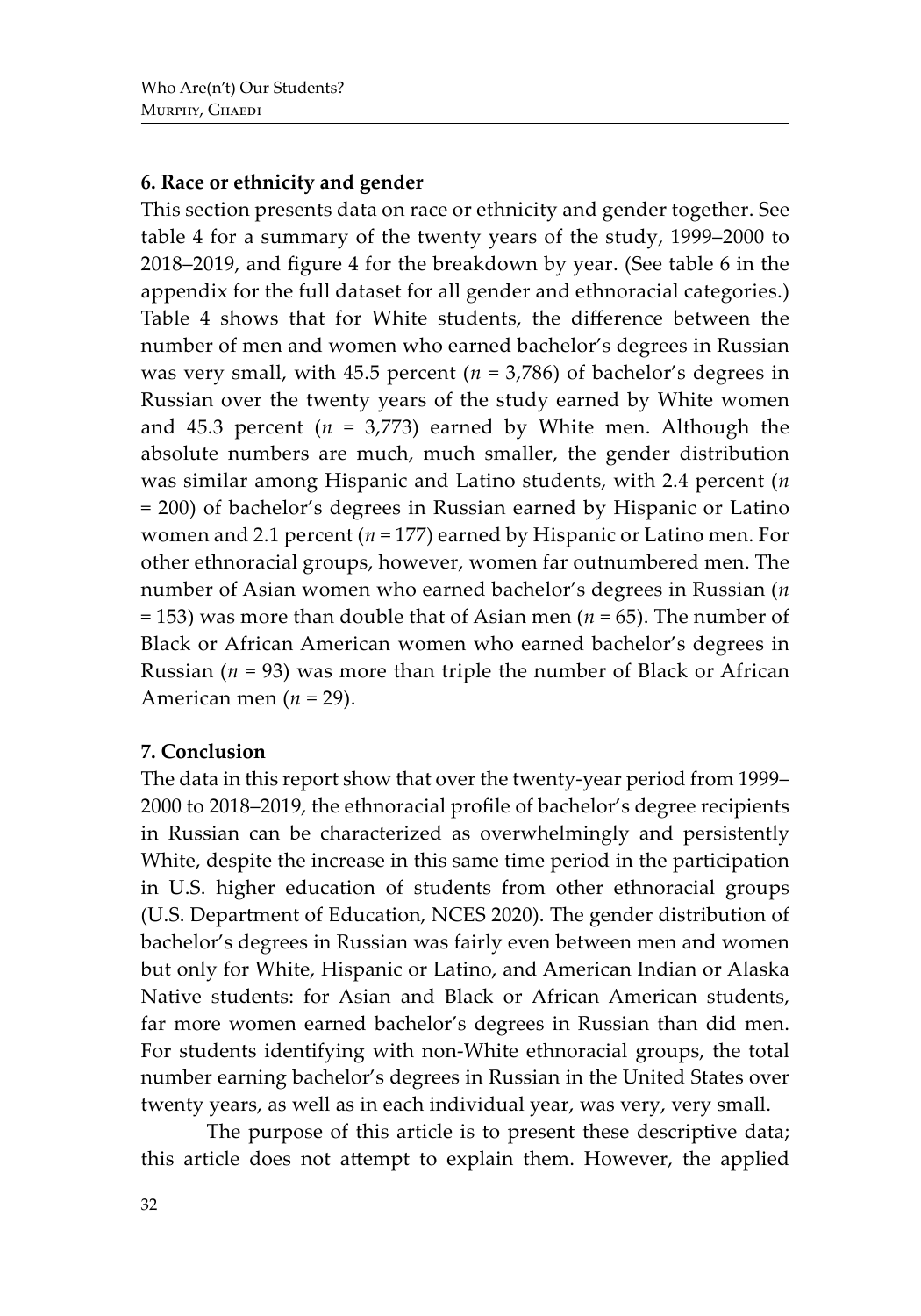linguist Uju Anya, in her 2020 review article on the experiences of Black or African American students in world language study more broadly, summarizes scholarship that describes widespread systemic issues in U.S. society and in U.S. educational institutions that result in lack of access to or unsuccessful world language learning experiences among Black or African America students. Anya argues that "black students ... are more likely to attend schools or be tracked into programs where world languages are not available. ... In schools that do offer languages, Black students are frequently placed into academic tracks without them, and institutional gatekeepers (e.g., teachers, counselors, administrators) with deficit notions of their supposed linguistic and cultural disadvantages and their families' purported lack of value for education encourage black students to pursue 'less intellectual' or 'more practical' subjects" (98). Anya also reviews research that describes the generally positive attitudes about world language study that many Black or African American students hold but also relates their negative experiences in the world language courses in which they enroll. Anya concludes her review article with the call "Let us do better" (Anya 2020, 110). As Russian language educators, if we believe that the study of Russian language and literature is beneficial for our students (which surely we must), it is incumbent on us to ensure that those benefits extend to all students, not just to those who have traditionally earned degrees in our programs in the past. Let us do better.

# **Appendix**

The National Center for Education Statistics (NCES) changed the reporting categories for race and ethnicity beginning in 2008–2009 to comply with federal standards issued by the Office of Management and Budget (Sykes 2012, 2).

Table 5 is a crosswalk of those reporting categories, modified slightly from Sykes (2012).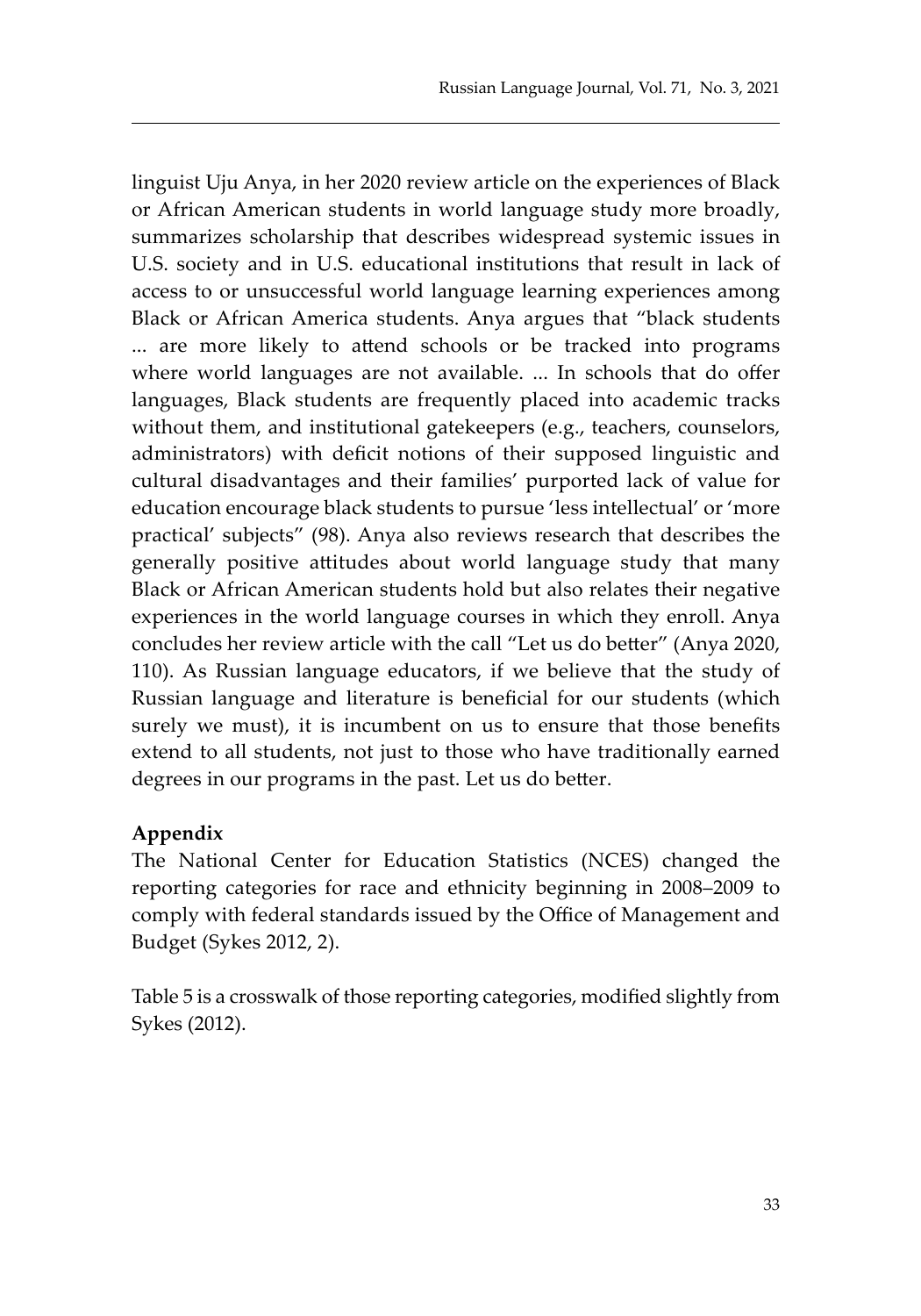| <b>Prior to 2008–2009</b><br>(7 categories) |               | $2008 - 2009 +$<br>(9 categories)             |
|---------------------------------------------|---------------|-----------------------------------------------|
| American Indian/Alaska Native               | $\rightarrow$ | American Indian or Alaska Native              |
| Asian/Pacific Islander                      | $\rightarrow$ | Asian                                         |
| Black, non-Hispanic                         | $\rightarrow$ | <b>Black or African American</b>              |
| Hispanic                                    |               | Hispanic or Latino                            |
|                                             |               | Native Hawaiian or Other Pacific<br>Islander* |
| White, non-Hispanic                         | $\rightarrow$ | White                                         |
|                                             |               |                                               |
| Non-Resident Alien                          | $\rightarrow$ | Non-Resident Alien**                          |
| Race and Ethnicity Unknown                  | $\rightarrow$ | Race and Ethnicity Unknown <sup>**</sup>      |
|                                             |               | Two or More Races**                           |

*Table 5. Crosswalk of IPEDS race and ethnicity reporting categories*

\* Only three students who identified as Native Hawaiian or Other Pacific Islander earned a bachelor's degree in Russian in the twelve years of this report for which this category was an option for IPEDS reporting. Given that number, this category was merged with Asian for those twelve years. It is reported separately only in table 6, which shows the total number of bachelor's degree recipients by gender and race or ethnicity for all possible reporting categories.

\*\* These categories were excluded in calculating percentages of bachelor's degrees earned by students of different ethnoracial groups. For Non-Resident Alien and Race and Ethnicity Unknown, the groups were excluded because the reporting categories do not actually refer to an individual's race or ethnicity. For Two or More Races, the category was excluded so that the percentages of bachelor's degrees earned by students of different ethnoracial groups would be consistent across the twenty years of the study. The categories are included in table 6, which shows the total number of bachelor's degree recipients by gender and race or ethnicity for all possible reporting categories.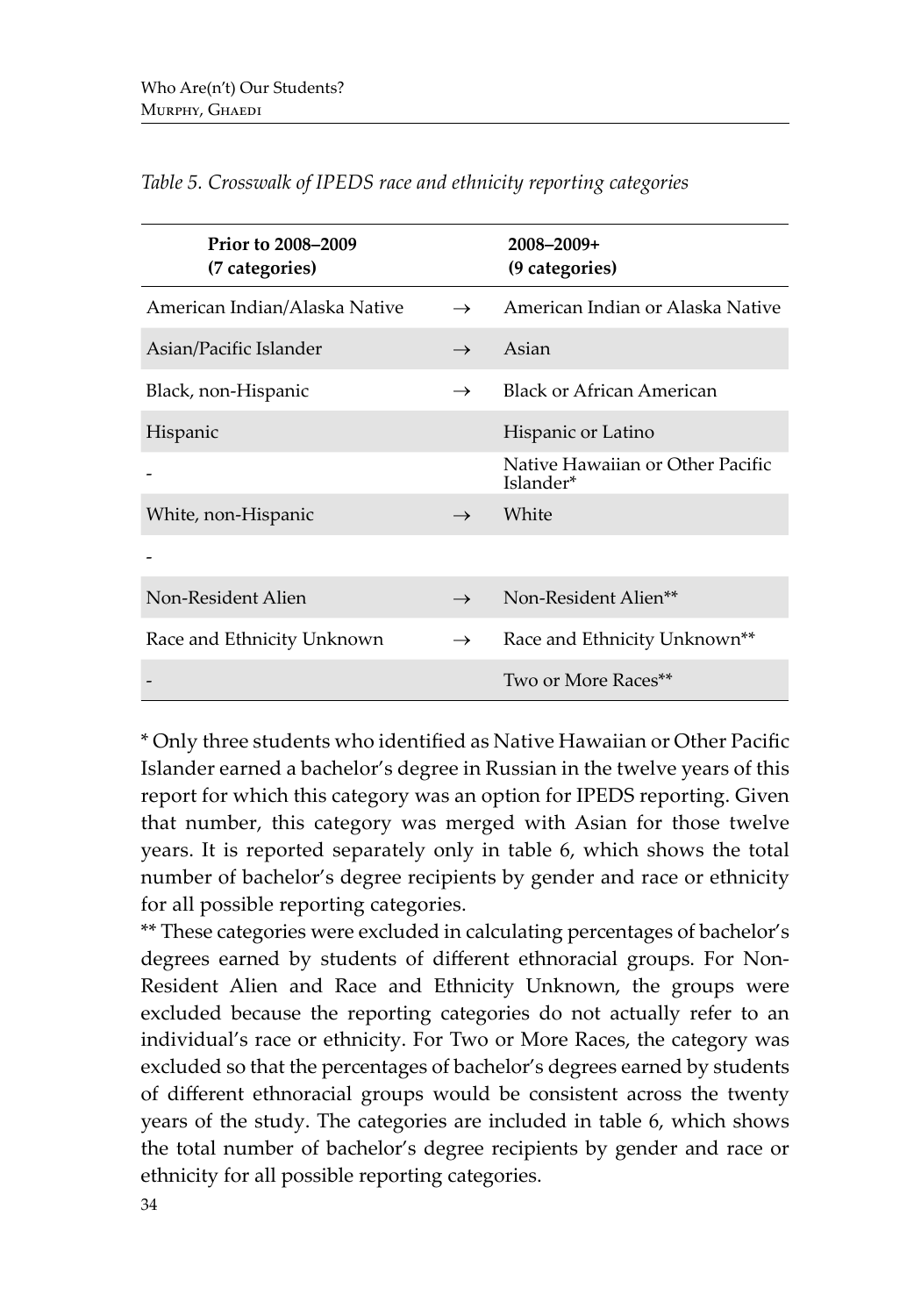*See Table 6 on the next page*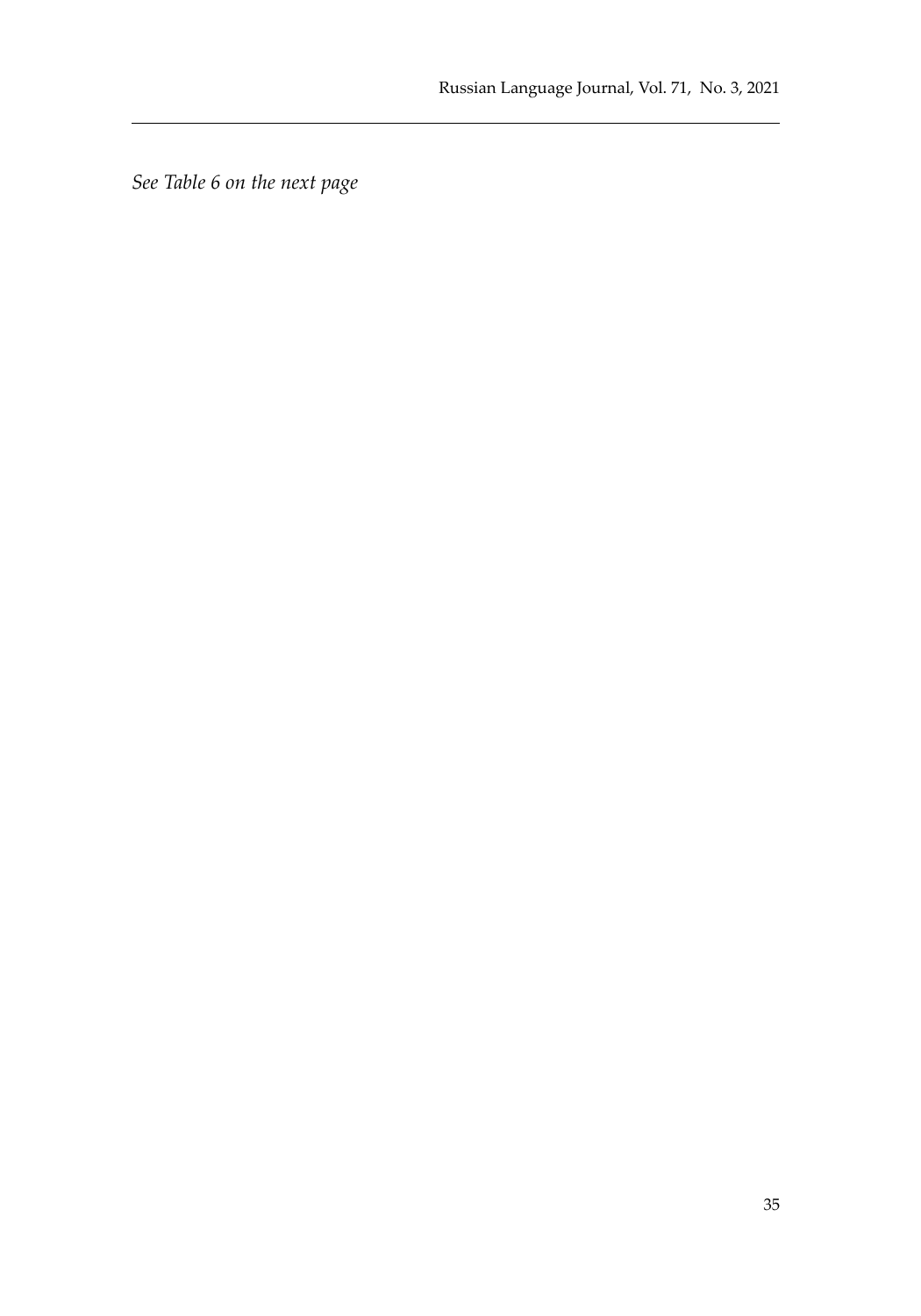*See Table 6 in the online appendix for the Number of U.S. bachelor's degrees conferred in Russian, 1999–2000 to 2018–2019, by the gender and race or ethnicity of degree recipients (all categories)*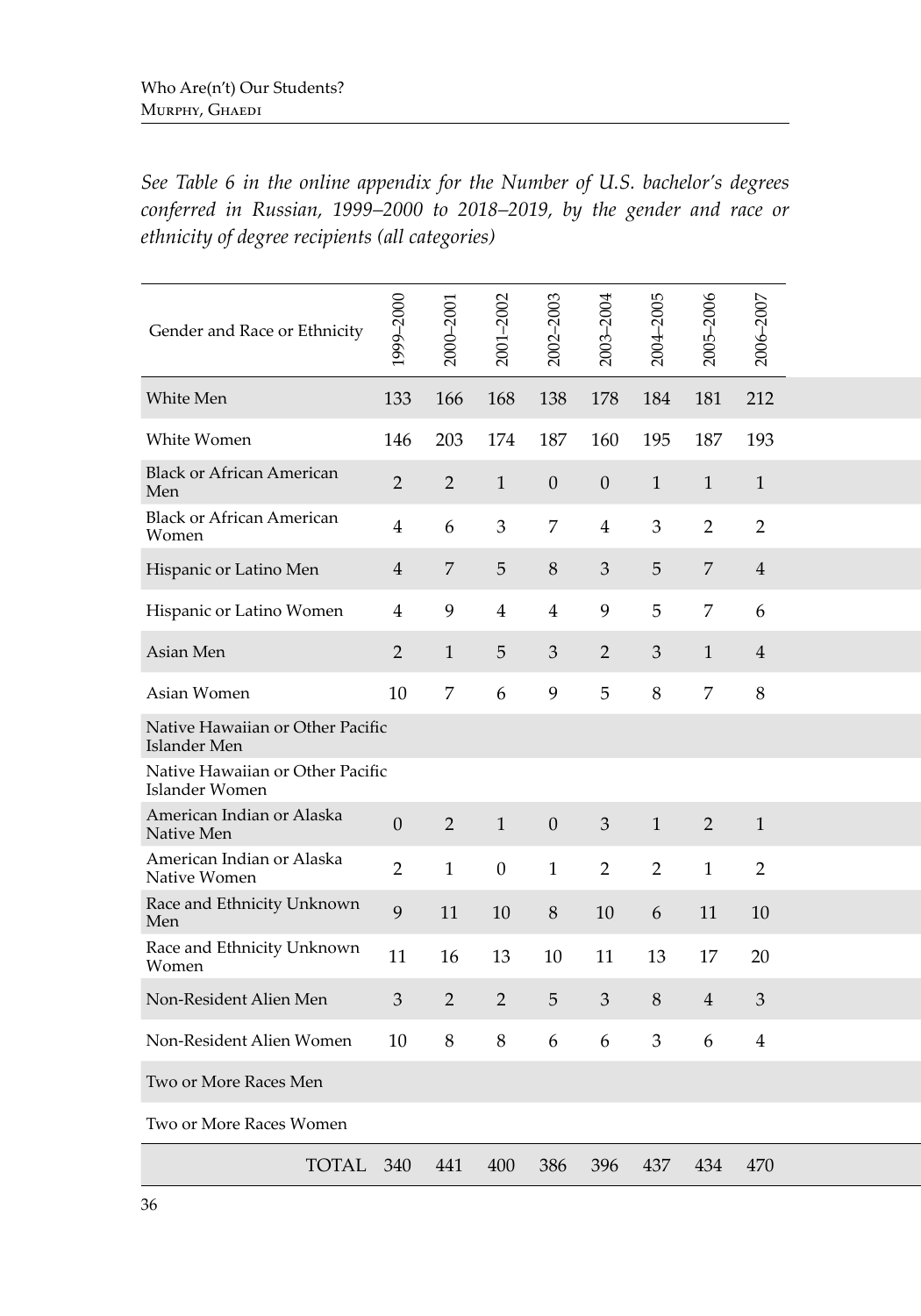| 2007-2008        | 2008-2009                   | 2009-2010                   | 2010-2011                                     | 2011-2012                   | 2012-2013        | 2013-2014      | 2014-2015        | 2015-2016        | 2016-2017        | 2017-2018        | 2018-2019        | <b>TOTAL</b>   |
|------------------|-----------------------------|-----------------------------|-----------------------------------------------|-----------------------------|------------------|----------------|------------------|------------------|------------------|------------------|------------------|----------------|
| $174\,$          | 174                         | 217                         | 209                                           | 228                         | $241\,$          | 234            | $206\,$          | $201\,$          | 172              | 201              | 156              | 3,773          |
| 210              | 205                         | 216                         | 211                                           | 234                         | 219              | 200            | 193              | 161              | 171              | 174              | 147              | 3,786          |
| $\overline{2}$   | $\overline{4}$              | $\mathfrak{Z}$              | $\mathbf{1}$                                  | $\mathbf{1}$                | $\mathbf{1}$     | $\overline{0}$ | $\overline{2}$   | $\mathbf{1}$     | $\mathfrak{Z}$   | $\mathbf{0}$     | $\sqrt{3}$       | 29             |
| $\overline{4}$   | $\overline{4}$              | $\,8\,$                     | $\boldsymbol{0}$                              | $\sqrt{2}$                  | $8\,$            | $\overline{7}$ | $\boldsymbol{6}$ | 7                | 5                | $\overline{7}$   | $\boldsymbol{4}$ | 93             |
| $\overline{7}$   | $\overline{4}$              | 11                          | 14                                            | $12\,$                      | 16               | $10\,$         | 10               | $10\,$           | 14               | 13               | 13               | 177            |
| $\sqrt{5}$       | $\overline{7}$              | $\overline{7}$              | 13                                            | 17                          | $20\,$           | 12             | 13               | 11               | 16               | 16               | 15               | $200\,$        |
| $\overline{4}$   | $\mathbf 5$                 | $\overline{0}$              | $\overline{0}$                                | $\overline{2}$              | $\boldsymbol{0}$ | $8\,$          | $\overline{5}$   | $\,8\,$          | $\overline{4}$   | $\overline{4}$   | $\overline{2}$   | 63             |
| $\boldsymbol{6}$ | $14\,$                      | 7                           | 7                                             | $\boldsymbol{6}$            | $10\,$           | $\mathbf 5$    | 4                | 7                | 4                | $11\,$           | 11               | 152            |
| $\boldsymbol{0}$ | $\boldsymbol{0}$            | $\mathbf{0}$                | $\mathbf{0}$                                  | $\boldsymbol{0}$            | $\theta$         | $\mathbf{0}$   | $\mathbf{0}$     | $\boldsymbol{0}$ | $\boldsymbol{0}$ | $\overline{2}$   | $\mathbf{0}$     | $\overline{2}$ |
| $\boldsymbol{0}$ | $\boldsymbol{0}$            | $\boldsymbol{0}$            | $\boldsymbol{0}$                              | $\boldsymbol{0}$            | $\boldsymbol{0}$ | $\overline{0}$ | $\boldsymbol{0}$ | $\mathbf{1}$     | $\boldsymbol{0}$ | $\boldsymbol{0}$ | $\boldsymbol{0}$ | $\mathbf{1}$   |
| $\theta$         | $\mathbf{1}$                | $\overline{2}$              | $\overline{2}$                                | $\mathbf{1}$                | $\mathbf{1}$     | $\mathbf{1}$   | $\mathfrak{Z}$   | $\overline{2}$   | $\boldsymbol{0}$ | $\mathbf{0}$     | $\mathbf{1}$     | $24\,$         |
| $\overline{2}$   | $\overline{2}$              | $\ensuremath{\mathfrak{Z}}$ | $\boldsymbol{0}$                              | $\mathbf{1}$                | $\boldsymbol{0}$ | $\overline{2}$ | $\mathbf{1}$     | 1                | $\mathbf{1}$     | 1                | $\mathbf{1}$     | 26             |
| $10\,$           | $10\,$                      | $\mathbf 5$                 | $10\,$                                        | 16                          | $8\,$            | $8\,$          | $\,8\,$          | $\mathfrak{Z}$   | $8\,$            | $\sqrt{2}$       | $\overline{4}$   | 167            |
| $18\,$           | $25\,$                      | 28                          | $27\,$                                        | $27\,$                      | 13               | $10\,$         | 6                | $\overline{4}$   | 11               | $10\,$           | $\overline{4}$   | 294            |
| $\mathbf{1}$     | $\ensuremath{\mathfrak{Z}}$ | $\overline{2}$              | $\mathbf{1}$                                  | $\ensuremath{\mathfrak{Z}}$ | $\overline{5}$   | $\overline{7}$ | $\sqrt{5}$       | $\,8\,$          | $\overline{5}$   | 6                | $8\phantom{.}8$  | $84\,$         |
| $\sqrt{5}$       | 6                           | $10\,$                      | 7                                             | $11\,$                      | 10               | $\overline{4}$ | $\,8\,$          | 6                | 5                | $\,8\,$          | $\,8\,$          | 139            |
| $\boldsymbol{0}$ | $\mathbf{1}$                | 1                           | 7                                             | $\sqrt{5}$                  | $\overline{2}$   | $\overline{4}$ | 14               | 7                | 6                | $10\,$           | $\,8\,$          | 65             |
| $\boldsymbol{0}$ | $\mathbf{1}$                | 1                           | 5                                             | $\boldsymbol{6}$            | $10\,$           | $\overline{9}$ | $10\,$           | 13               | 14               | $\overline{7}$   | $10\,$           | 86             |
| 448              | 466                         |                             | 521 514 572 564 521 494 451 439 472 395 9,161 |                             |                  |                |                  |                  |                  |                  |                  |                |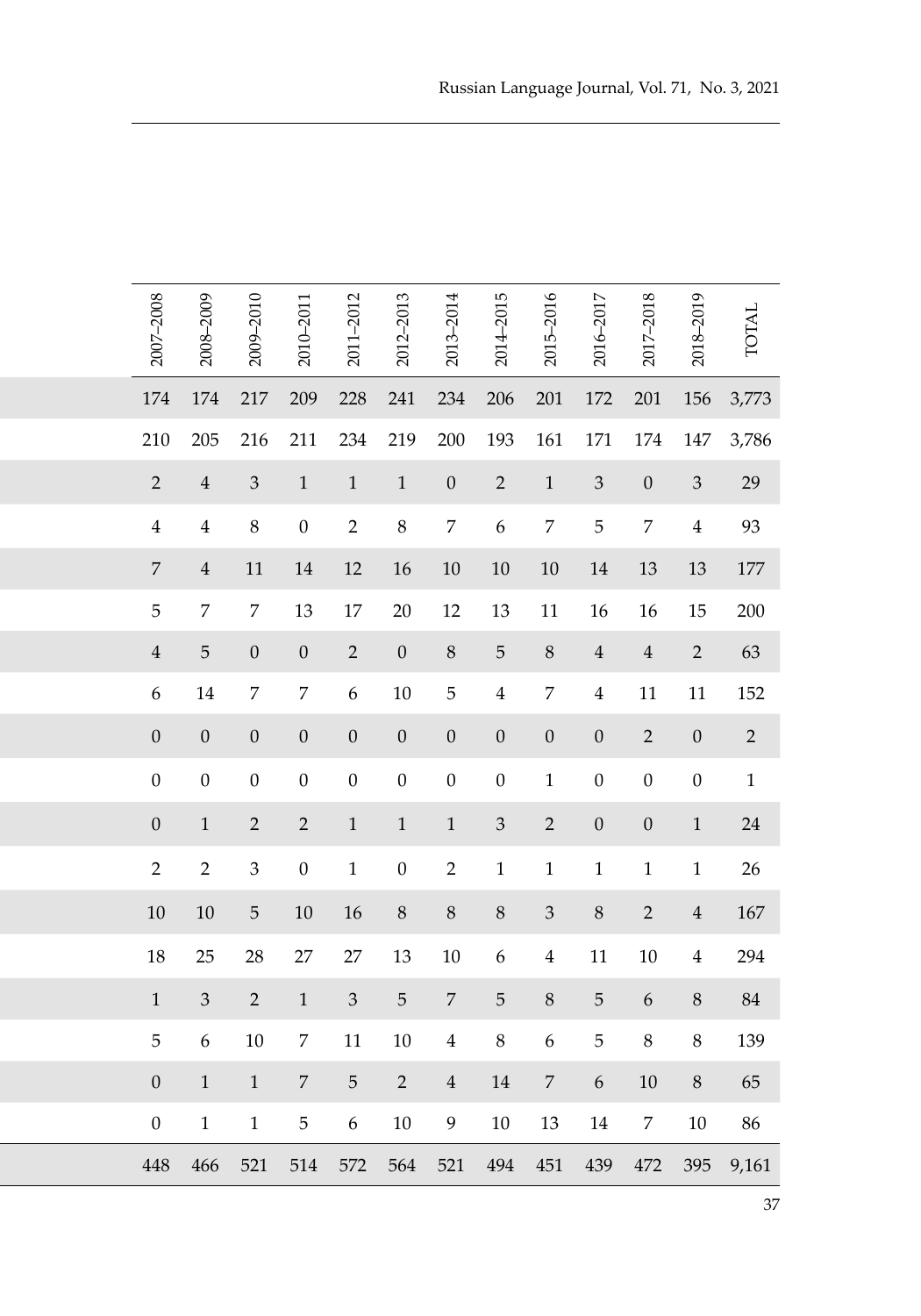### **References**

- American Academy of Arts and Sciences. n.d. "Gender Distribution of Bachelor's Degrees in the Humanities." Humanities Indicators. Accessed March 2021. http://www.amacad.org/humanitiesindicators/higher-education/gender-distribution-bachelorsdegrees-humanities.
- Anya, Uju. 2020. "African Americans in World Language Study: The Forged Path and Future Directions." *Annual Review of Applied Linguistics* 40: 97–112.
- Hudley, Anne H. Charity, Christine Mallinson, and Mary Bucholtz. 2020. "Toward Racial Justice in Linguistics: Interdisciplinary Insights into Theorizing Race in the Discipline and Diversifying the Profession." *Language* 96 (4): e200–e235. https://doi.org/10.1353/ lan.2020.0074.
- Ladson-Billings, Gloria. 2012. "Through a Glass Darkly: The Persistence of Race in Education Research and Scholarship." *Educational Researcher* 41 (4), 115–20.
- Looney, Dennis, and Natalia Lusin. 2019. "Enrollments in Languages Other Than English in United States Institutions of Higher Education, Summer 2016 and Fall 2016: Final Report." New York: Modern Language Association of America.
- Modern Language Association. 2015. "Data on Second Majors in Language and Literature, 2001–13." MLA Office of Research. New York: Modern Language Association of America.
- Murphy, Dianna, and Seo Young Lee. 2019. "The Gender and Race or Ethnicity of Majors in Languages and Literatures Other Than English in the United States, 2010–14." *ADFL Bulletin* 45 (2), 43–92.
- Pitt, Richard N., and Steven Tepper. 2012. "Double Majors: Influences, Identities, and Impacts." Tennessee: The Curb Center for Art, Enterprise and Public Policy.
- Sykes, Andrea. 2012. "Implementation of New Race/Ethnicity Categories in IPEDS." National Postsecondary Education Cooperative. https://nces.ed.gov/ipeds/pdf/npec/data/NPEC\_Paper\_IPEDS\_ Race\_Ethnicity\_Deliverable\_2012.pdf .
- U.S. Department of Education, National Center for Education Statistics. 2019a. "Integrated Postsecondary Education Data System (IPEDS)." Accessed August 2020. https://nces.ed.gov/ipeds.